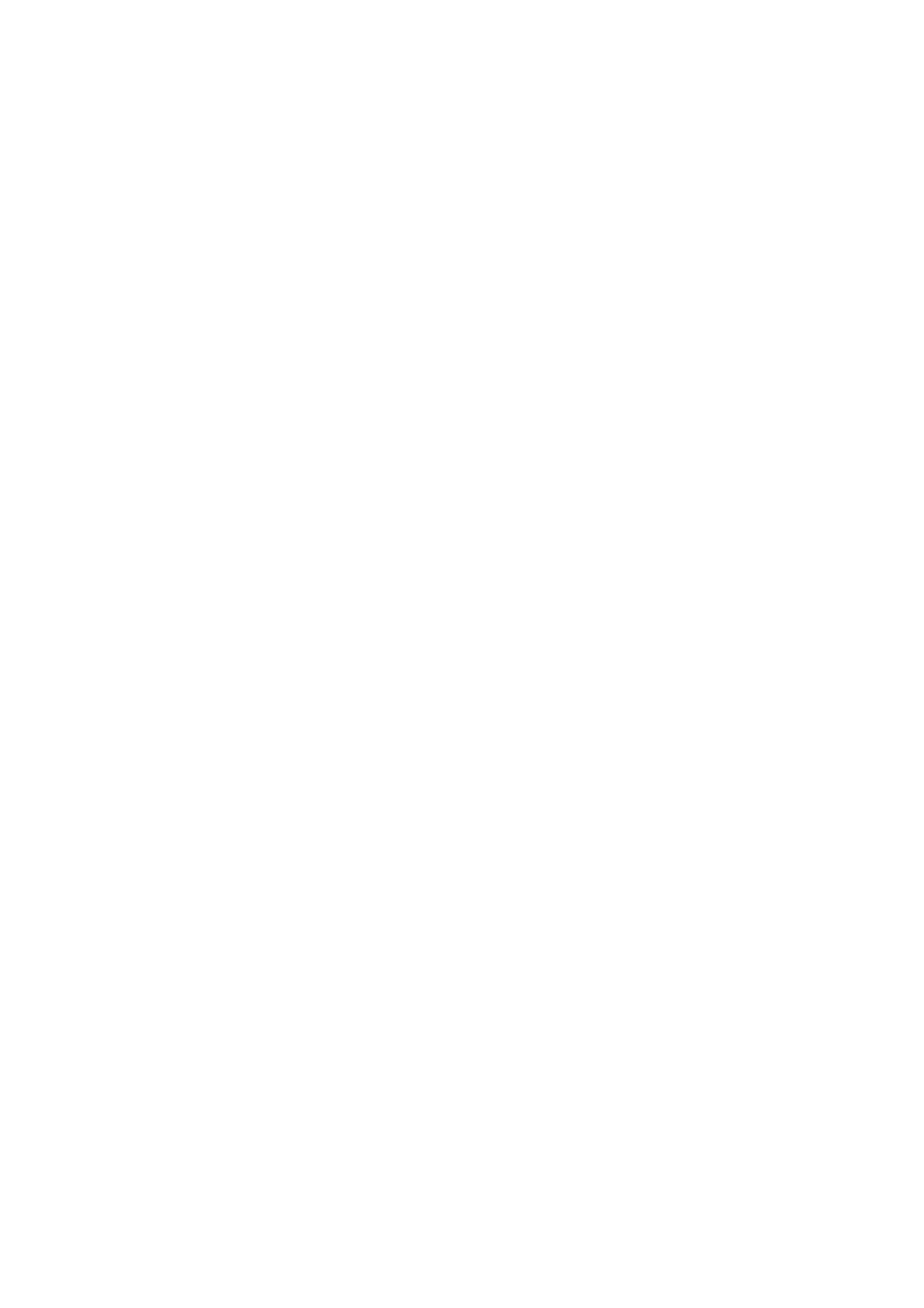# PUBLIC PARTICIPATION IN FORESTRY IN EUROPE AND NORTH AMERICA

Synopsis of the Report of the FAO/ECE/ILO Joint Committee Team of Specialists on Participation in Forestry

PDF version

Published by Ministerial Conference on the Protection of Forests in Europe Liaison Unit Vienna Marxergasse 2, A-1030 Vienna, Austria Tel: +43 1 710 77 02, Fax: +43 1 710 77 02 13 E-mail: liaison.unit@lu-vienna.at http://www.mcpfe.org

2002 by the publisher

The synopsis reflects the opinions of the FAO/ECE/ILO Joint Committee Team of Specialists on Participation in Forestry and does not necessarily correspond to those of the Ministerial Conference on the Protection of Forests in Europe.



Bundesamt für Umwelt, Wald und Landschaft<br>Office fédéral de l'environnement, des forêts et du paysage<br>Ufficio federale dell'ambiente, delle foreste e del paesaggio<br>Swiss Agency for the Environment, Forests and Landscape

The publishing of this paper was sponsored by the Swiss Agency for the Environment, Forests and Landscape.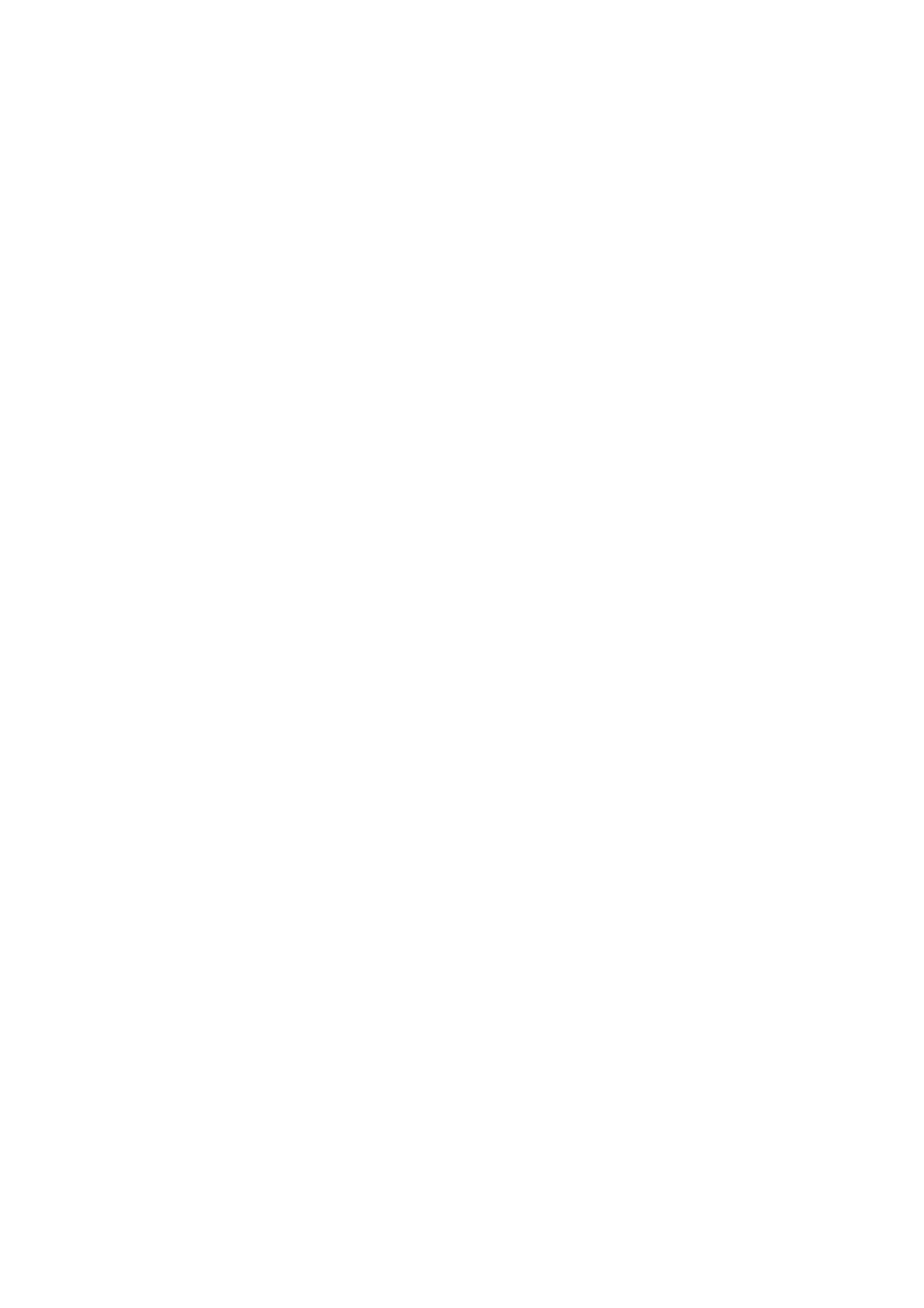Thi[s work was originally published by the International Labour Office, Geneva.](#page-17-0)  Co[pyright © 2000 International Labour Organization.](#page-17-1)  Rep[roduced by permission.](#page-17-2)  Synopsis version prepared by Mr. Yves Kazemí, Consultant.

The [designations employed in ILO publications, which are in conformity with United Nations practice, and the presentation of](#page-18-0) ma[terial therein do not imply the expression of any opinion whatsoever on the part of the International Labour Office](#page-18-1) con[cerning the legal status of any country, area or territory or of its authorities, or concerning the delimitation of its frontiers.](#page-18-2)

The responsibility for opinions expressed in studies and other contributions rests solely with their authors, and publication does [not constitute an endorsement by the International Labour Office of the opinions expressed in them.](#page-19-0)

Reference to names of firms and commercial products and processes does not imply their endorsement by the International [Labour Office, and any failure to mention a particular firm, commercial product or process is not a sign of disapproval.](#page-20-0)

For rights of adaptation or translation, enquiries and application should be made to the Publications Bureau (Rights and [Permissions\), International Labour Office CH-1211 Geneva 22, Switzerland, pubdroit@ilo.org.](#page-21-0)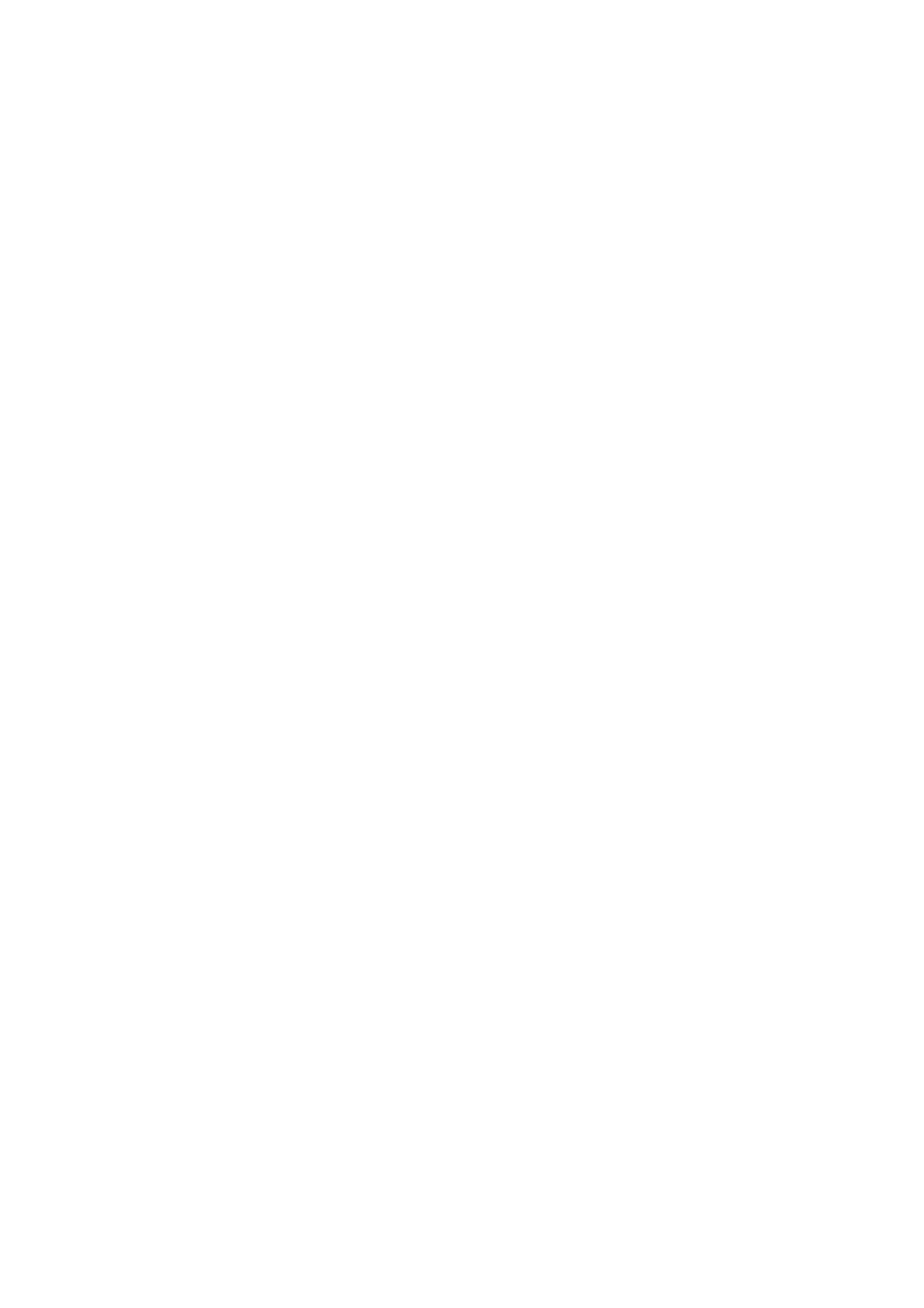# **CONTENTS**

<span id="page-6-0"></span>

| Benefits and Contributions of Public Participation to Sustainable Forest    |  |
|-----------------------------------------------------------------------------|--|
|                                                                             |  |
|                                                                             |  |
|                                                                             |  |
|                                                                             |  |
|                                                                             |  |
|                                                                             |  |
|                                                                             |  |
|                                                                             |  |
|                                                                             |  |
|                                                                             |  |
|                                                                             |  |
|                                                                             |  |
|                                                                             |  |
|                                                                             |  |
|                                                                             |  |
|                                                                             |  |
| Participation in the Context of Community Based Forest Management in        |  |
|                                                                             |  |
|                                                                             |  |
| Public Participation in the Context of an Increasingly Urbanized Society 15 |  |
|                                                                             |  |
|                                                                             |  |
| Members of the FAO/ECE/ILO Team of Specialists on Participation in          |  |
|                                                                             |  |
|                                                                             |  |
|                                                                             |  |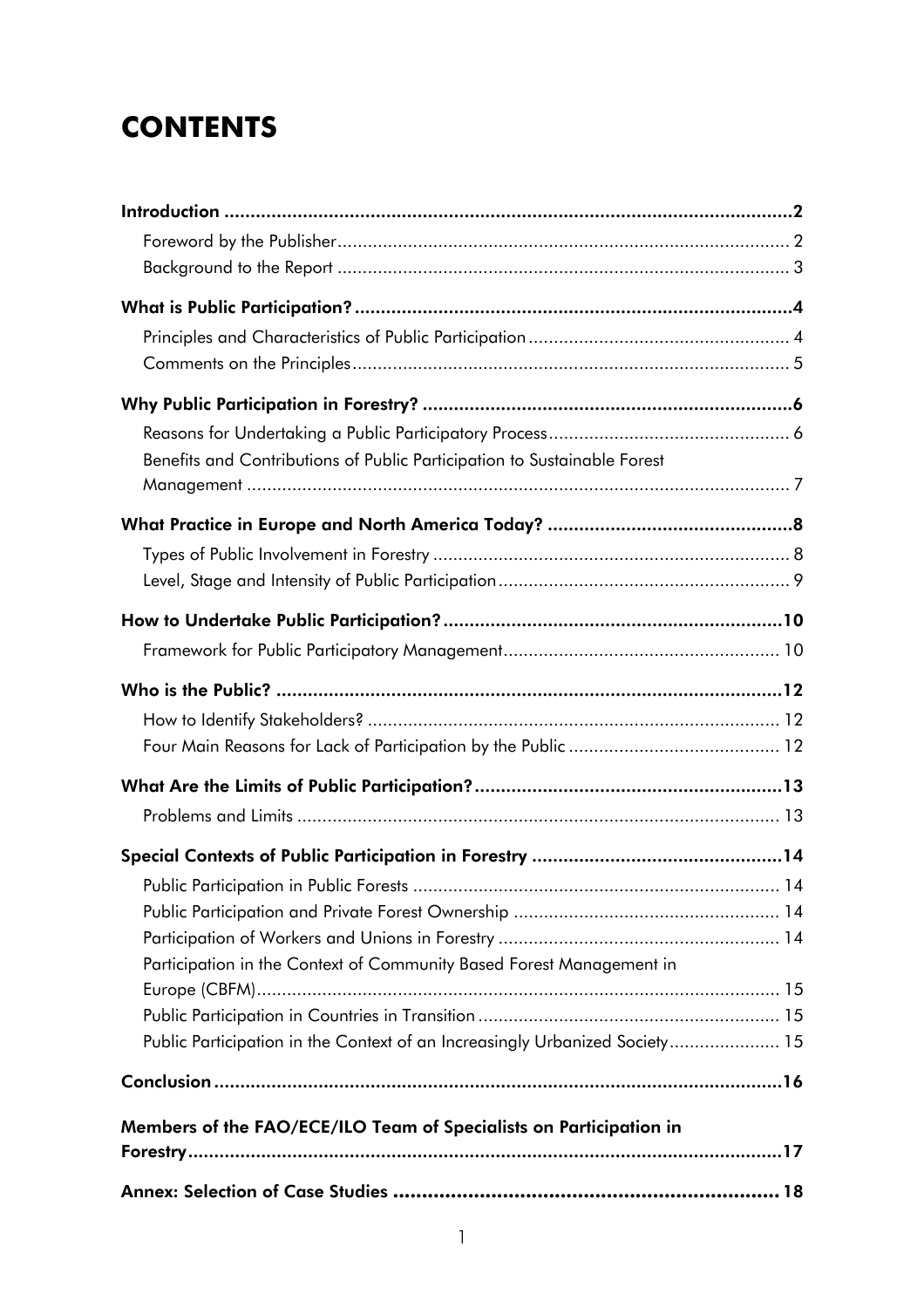# **INTRODUCTION**

This booklet presents a synthesis of main findings and recommendations of the report ì**Public Participation in Forestry in Europe and North America**î prepared by the FAO/ECE/ILO Joint Committee's Team of Specialists on Participation in Forestry (ILO 2000)1. It is aimed at promoting open dialogue and creative discussions about the concept of public participation in forestry at the Pan-European policy level as well as at national institutional and operational levels.

### **Foreword by the Publisher**

At the Third Ministerial Conference on the Protection of Forests in Europe held in Lisbon in June 1998 the European ministers responsible for forests signed resolution L1 "People, Forests and Forestry – Enhancement of Socio-economic Aspects of Sustainable Forest Management". With this commitment the interaction between the forest sector and society was given high political importance.

As a consequence of the Lisbon Conference an MCPFE Work Programme was developed for the implementation of the ministerial commitments. One element in the implementation of L1 was to increase the knowledge on "Public Participation", which in the last years has become increasingly important in international, regional and national policy making.

In contributing to the implementation of the MCPFE Work Programme the FAO/ECE/ILO Team of Specialists on Participation in Forestry took over the important task to clarify the meaning and elements of public participation. As a result a comprehensive report was developed and published in 2000 by the Team. In order to facilitate a wider distribution of the findings of its work, the Team suggested to produce a short synopsis. The MCPFE is pleased to present this synopsis within its MCPFE paper series.

My special thanks goes to the Swiss Agency for the Environment, Forests and Landscape for their generous support of the printing costs and all persons involved in the preparation of the paper. On behalf of the Liaison Unit I wish you an interesting reading and hope that this MCPFE paper will facilitate the work of policy makers and practitioners.

Peter Mayer Head of the Liaison Unit Vienna

 $\overline{a}$ 

<sup>&</sup>lt;sup>1</sup> ILO (2000): Public Participation in Forestry in Europe and North America. FAO/ECE/ILO Team of Specialists on Participation in Forestry. International Labour Office, Sectoral Working Paper n° 163, Geneva, 119p.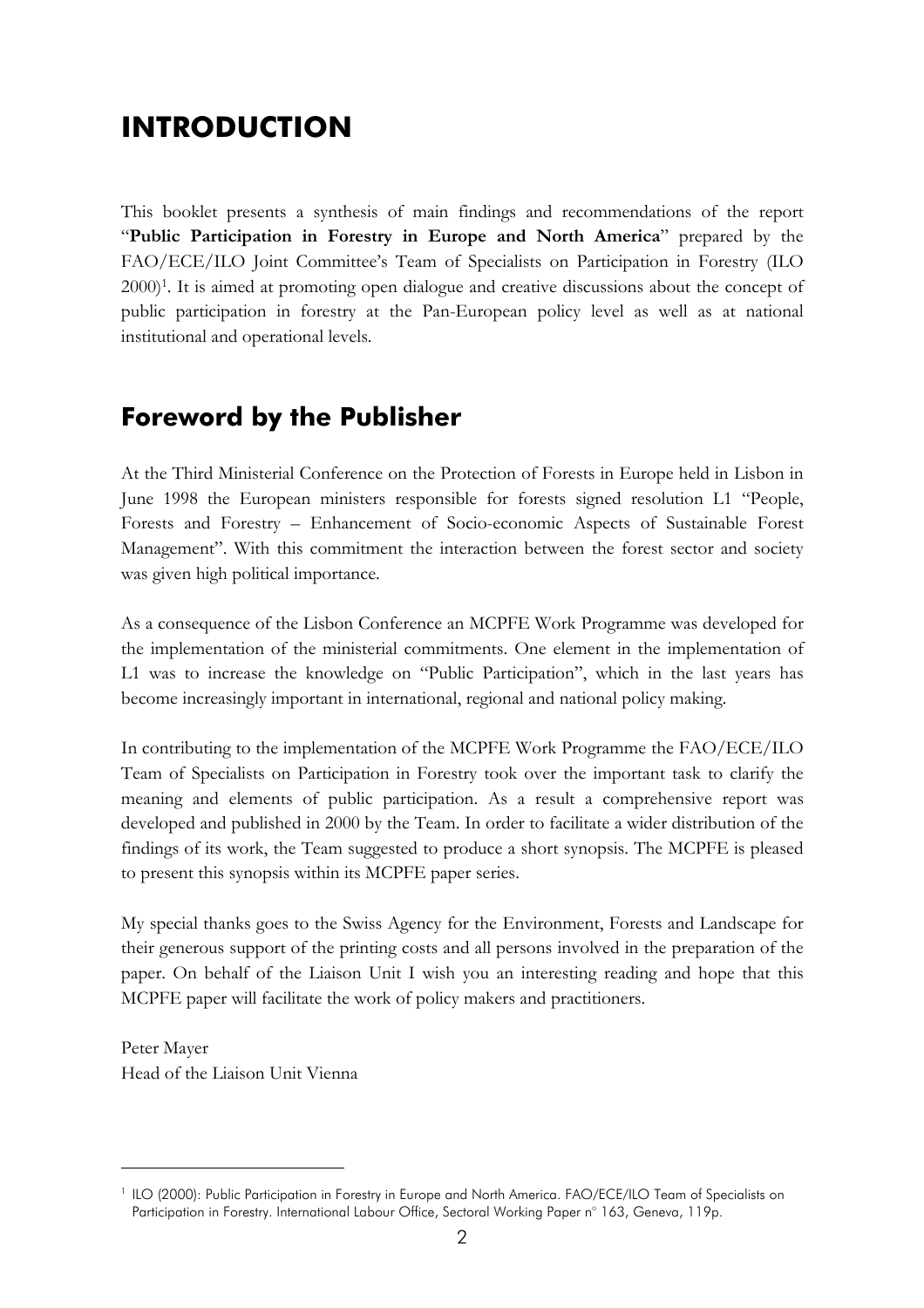### **Background to the Report**

The interaction between forestry and society and the concept of public participation are important and integral parts of sustainable forest management - SFM (MCPFE Helsinki 1993 and Lisbon 1998)

In order to better understand the concept of public participation in forestry and to integrate it more fully and transparently into forest policy making and management, the report "Public **Participation in Forestry in Europe and North America**<sup>n</sup> was prepared as a contribution of the joint FAO/ECE/ILO Committee on Forest Technology, Management and Training to the follow up of the Lisbon Conference.

The report was prepared by the FAO/ECE/ILO Joint Committee's Team of Specialists on Participation in Forestry. The Team was composed of 23 specialists from across Europe and North America – managers, researchers, practitioners, policy, private forestry and nongovernmental organisation advisers2. Specialists were appointed to the Team in their personal capacity, not as representatives of their countries or institutions.

Thanks is due to the Swiss and Flemish Forest Services for funding the co-ordinator support, to the Swiss Forest Service and Swedish Forest Owners' Association for hosting the first (November 1999) respectively the second workshops of the Team (March 2000), and to all the countries and organizations for supporting the work of their specialists during the year.

A copy of the report, including country experiences and case studies, is available online (www.unece.org/trade/timber/joint-committee/participation/report.pdf) or can be obtained from the ILO secretariat:

| International Labour Office (ILO) |      |                           |
|-----------------------------------|------|---------------------------|
| Mr. Peter Poschen                 | Tel  | $+41$ 22 799 61 88        |
| Route des Morillons 4             | Fax. | +41 22 799 79 67          |
| <b>CH-1211 GENEVE 22</b>          |      | E-mail: $poschen@ilo.org$ |

 $\overline{a}$ 

<sup>&</sup>lt;sup>2</sup> Members of the FAO/ECE/ILO Team of Specialists on Participation in Forestry are presented at the end of the document.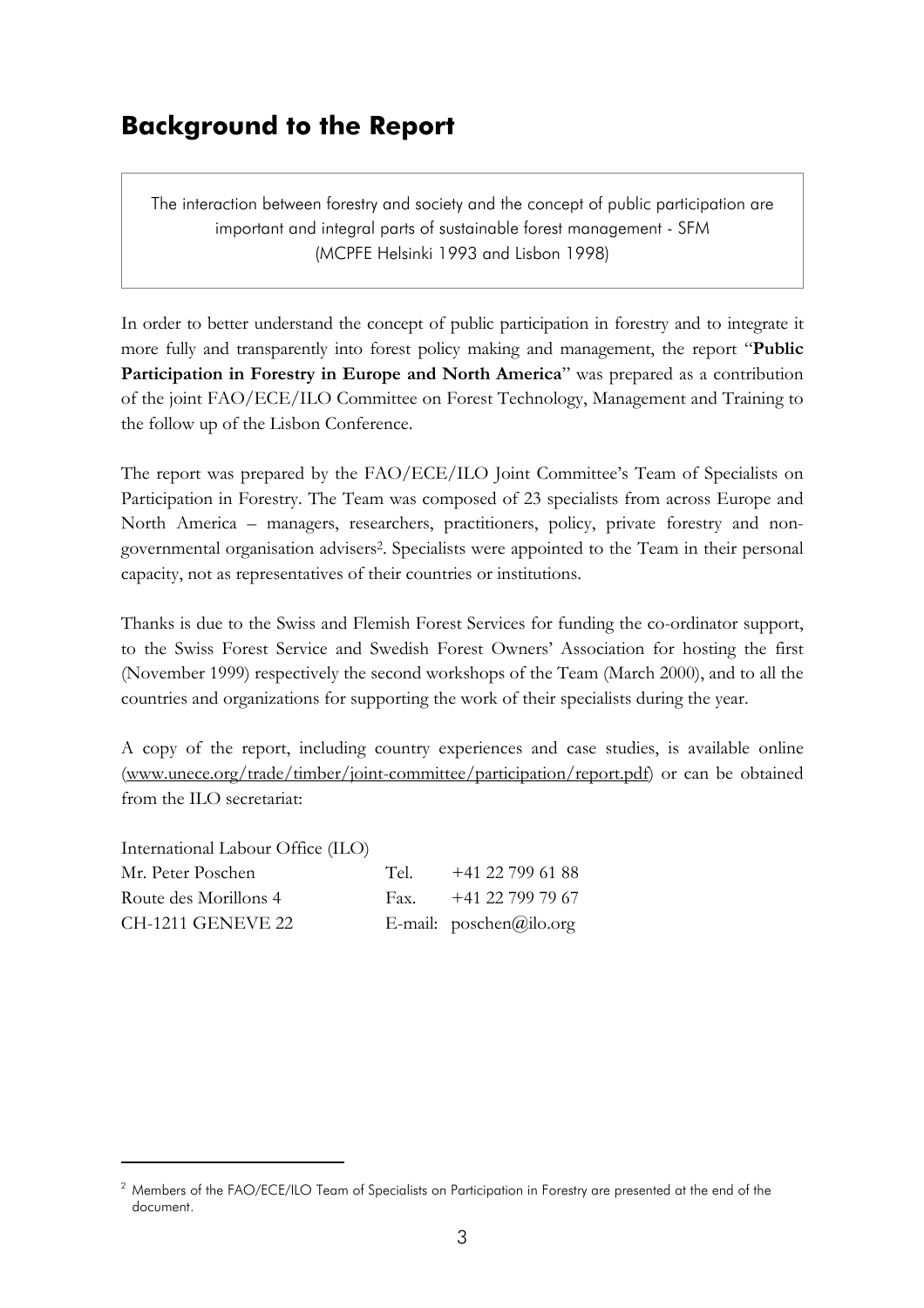# **WHAT IS PUBLIC PARTICIPATION?**

ìPublic participation is a voluntary process whereby people, individually or through organized groups, can exchange information, express opinions and articulate interests, and have the potential to influence decisions or the outcome of the matter at hand" (ILO 2000, p.9).

### **Principles and Characteristics of Public Participation**

To differentiate public participation from other ways in which people in the forestry sector can interact with the public, the Team characterizes public participation in forestry as a process which complies with the following principles:

#### Public participation

- is *inclusive* with respect to interests;
- is *voluntary* with respect to participation and except where a legal requirement specifies otherwise - to the initiation of the process and to the implementation of its results;
- may be a *complement to legal requirements*, but cannot conflict with legal provisions in force, in particular with ownership and user rights;
- is *fair* and *transparent* to all participants and follows agreed basic rules;
- is *based on* participants acting in *good faith*;
- *does not guarantee* or predetermine what *the outcome* will be.

Public participation may occur at various stages of the decision and/or implementation policy cycle. Further, the intensity of direct public involvement in forestry may vary from simple information exchange to more elaborate forms of collaborative decision-making or implementation.

This definition emphasizes the "process" rather than the content of participation. It considers public participation in forestry mainly as a tool, rather than as an end in itself. Other options notwithstanding, it is one tool among many and may be more or less suitable to resolve a given problem or to seize an opportunity – but it cannot be expected to solve all problems or conflicts.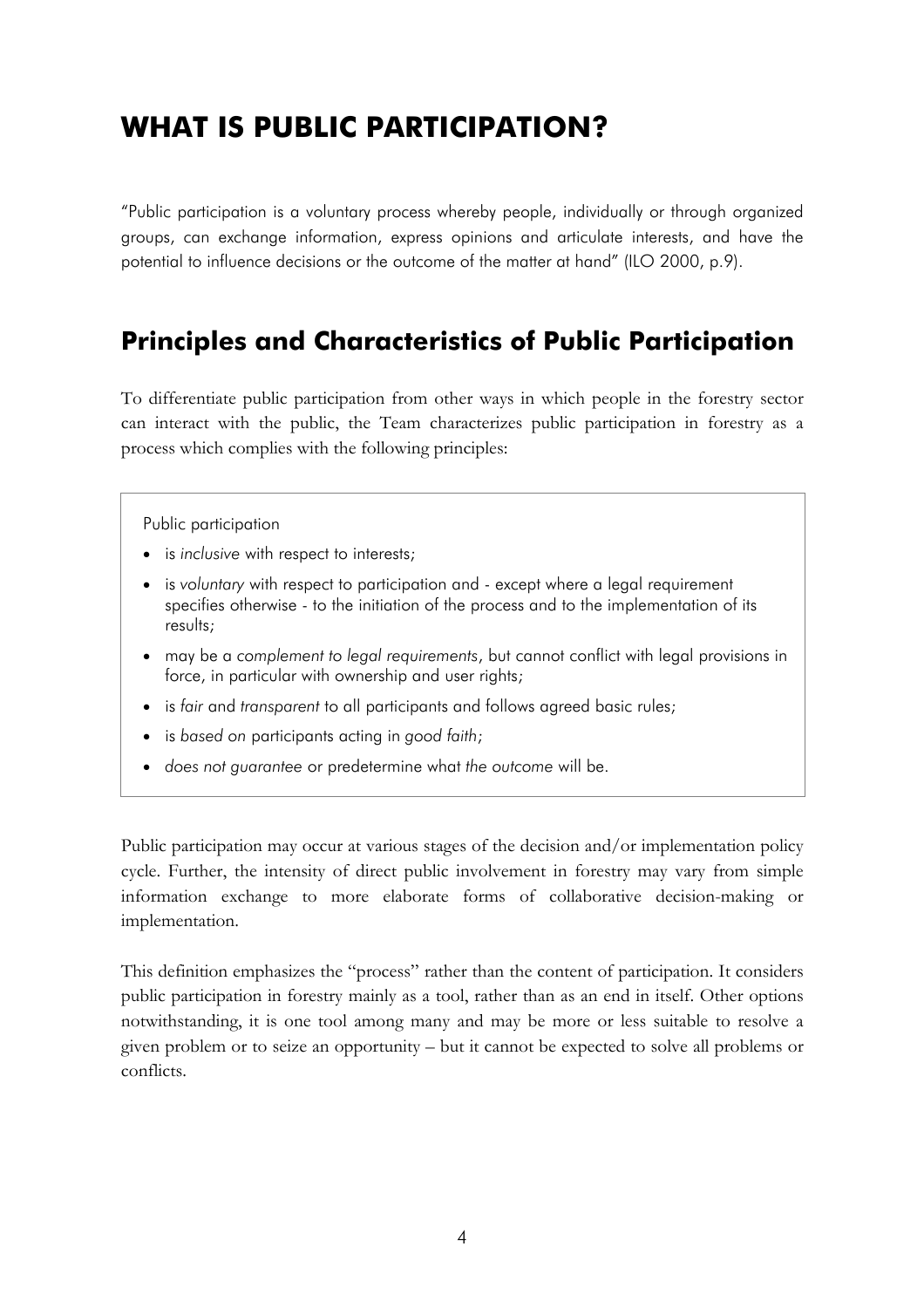# **Comments on the Principles**

- *Inclusiveness* expresses the willingness to involve all interests concerned by the issue which drives the public participatory process. This does not mean that the process must involve large numbers of participants. The number of people directly involved may well be small, particularly if interests are articulated by representatives, as is often the case. In practice, only those who see a potential benefit will participate (self selection).
- The *voluntary* nature of public participation cannot be overemphasised; it applies to all stages of the process. Because participation in the process is voluntary, the result can only be a common agreement among all parties. By this means all participants have an equitable chance to defend their interests and no decision or solution can be imposed on anybody. When participants can agree on a decision they will also commit themselves more fully to its implementation.
- It needs to be borne in mind that no obligation can be imposed on any party over and above legal requirements, even where some form of consultation is mandatory. The role of public participation processes is thus rather to *complement the existing legal and institutional framework*, to improve its functioning and sometimes to contribute to its evolution.
- There is no limitation *per se* concerning the *geographical* or *organizational level* at which participation can or should take place, provided that the process abides by the principles of the definition - in particular that it is voluntary and does not infringe on ownership and user rights. The appropriate level is determined by the issue that the process is addressing.
- In principle, public participation processes may be applied to all types of forest ownership. While public participation cannot go ahead without their acceptance, *private forest owners* may choose to take part in or initiate a participatory process like any other actor in the forestry sector. It is however recognized that private ownership represents a different context for participation than public forests.
- *Fairness and transparency* are essential to successful public participation. Fairness means participation and negotiation in good faith with best efforts applied to reach consensus, considering all interests equitably. Acting in *good faith* means that available information and knowledge is not going to be abused to sabotage a process. However, *there is no guarantee what outcome will emerge*. The best result is when participants can identify themselves with the outcome.

Public participation is much more than a technique, it is a way of thinking and acting...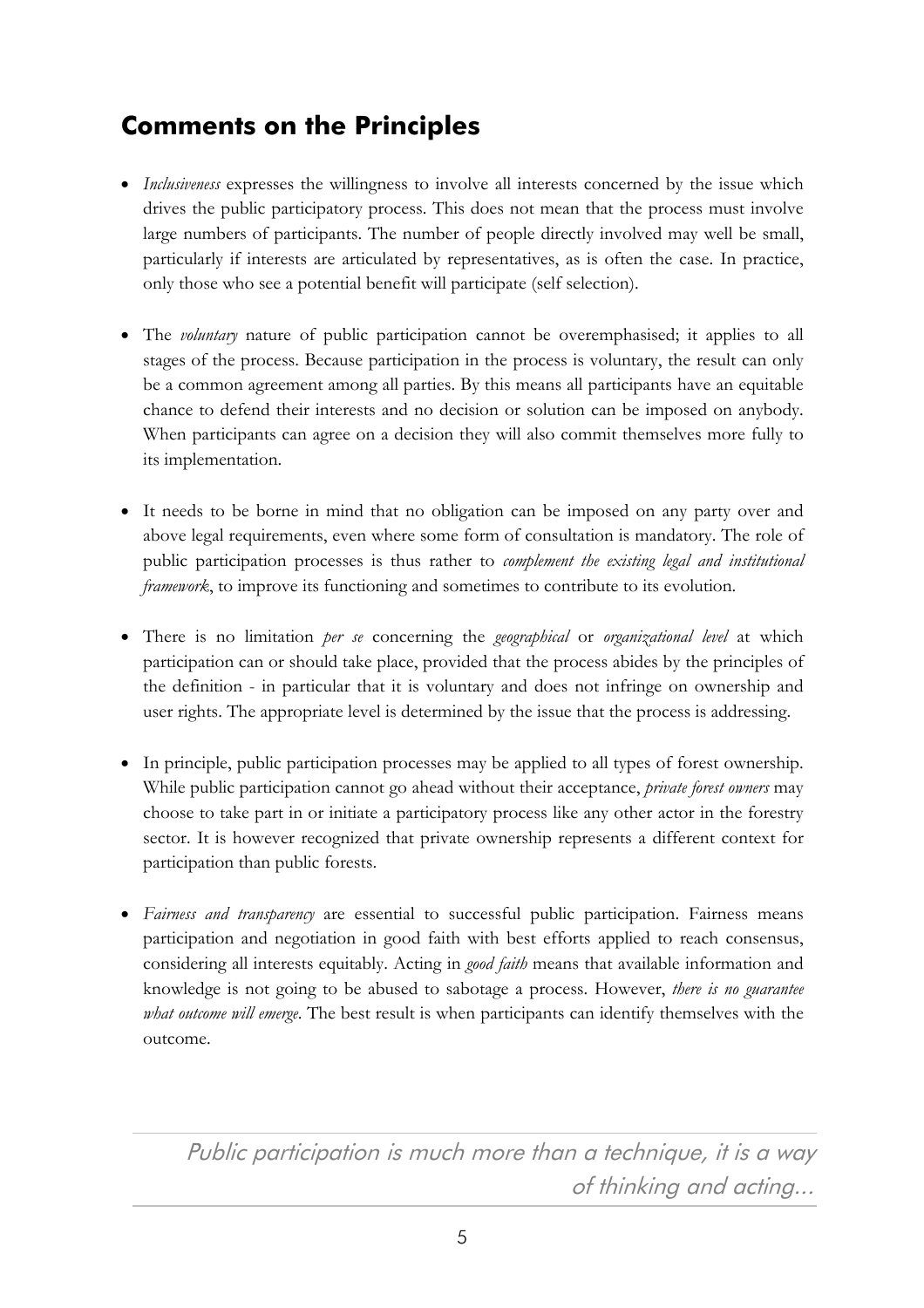# **WHY PUBLIC PARTICIPATION IN FORESTRY?**

The aim of public participation is constructive co-operation and widely acceptable results, which can be justified from different perspectives and commit involved parties to their implementation.

# **Reasons for Undertaking a Public Participatory Process**

There are a wide range of possible reasons for undertaking a public participation process in forestry, including:

- a) Improve understanding of forestry issues and mutual recognition of interests
- b) Gather information and enhance knowledge on forests and their users
- c) Improve provision of multiple forest goods and services
- d) Stimulate involvement in decision making and/or in implementation processes
- e) Enhance acceptance of forest policies, plans and operations
- f) Increase transparency and accountability of decision making
- g) Identify and manage conflicts and problems together, in a fair and equitable way

The varying relevance of the above mentioned reasons depends on the context of the participatory process, in particular:

- the issues being addressed by the participatory process;
- $\bullet$  the perspectives of the initiator of the process;
- the interests of the participants in the process;
- the cultural, political and institutional context.

A clear appreciation of the main reasons for undertaking a participatory process is key to successful public participation.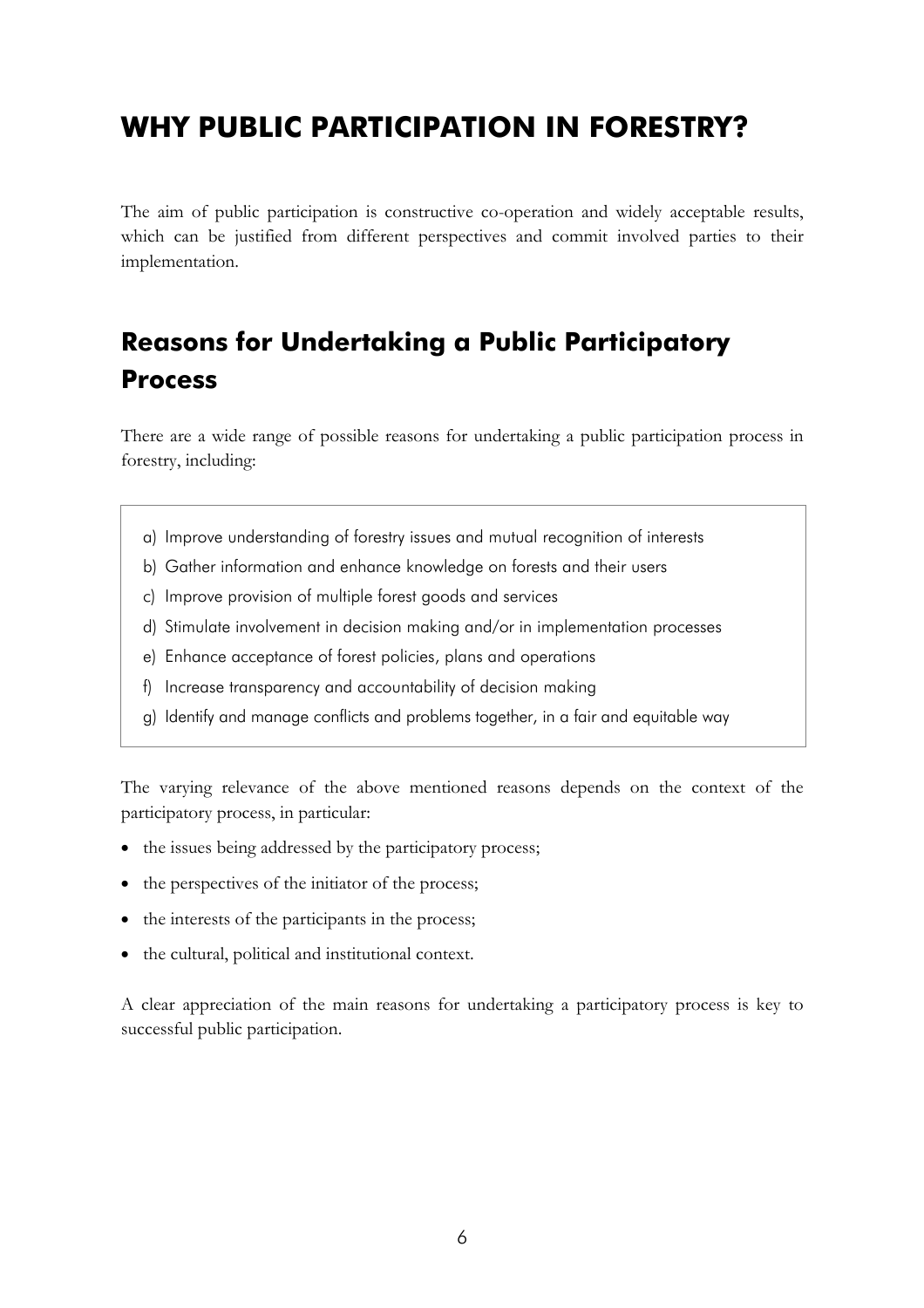# **Benefits and Contributions of Public Participation to Sustainable Forest Management**

When related to forest and forestry issues, public participation may contribute to sustainable forest management in a way that:

### • Increase public awareness of forests and forestry among the public

Active participation, information exchange and collaborative learning are means to increase awareness of the public about various forestry issues. Mutual recognition between forest related interests improves general awareness of the multiple values of forests and strengthens trust between forest related actors.

### Maximize the total benefits of forests

Increased dialogue with the public opens up new possibilities to improve market-oriented delivery of forest goods and services. It enables to keep track of changes in the use of forests and facilitates the integration of these changes in forest management. This contributes to improving multiple-use forestry and to maximize the total benefits of forests.

### Share costs and benefits in a fair and equitable way

In public participation, all parties involved have an equal opportunity to express their opinions and an equitable chance to assert their interests and rights. Because of the voluntary nature of the process, no decision can be imposed on anybody. This implies that the results of the process are commonly agreed solutions and that resulting costs and benefits are shared. In these ways, public participation opens new perspectives to improve the valuation of forest goods and services.

### Enhance the social acceptance of sustainable forest management

Finally, public participation in forestry may be a means to develop better-informed and more widely accepted forest management outcomes. In this sense, public participation represents a tool to enhance the social sustainability of forest management.

Public participation is a way to enhance the social sustainability of forest management..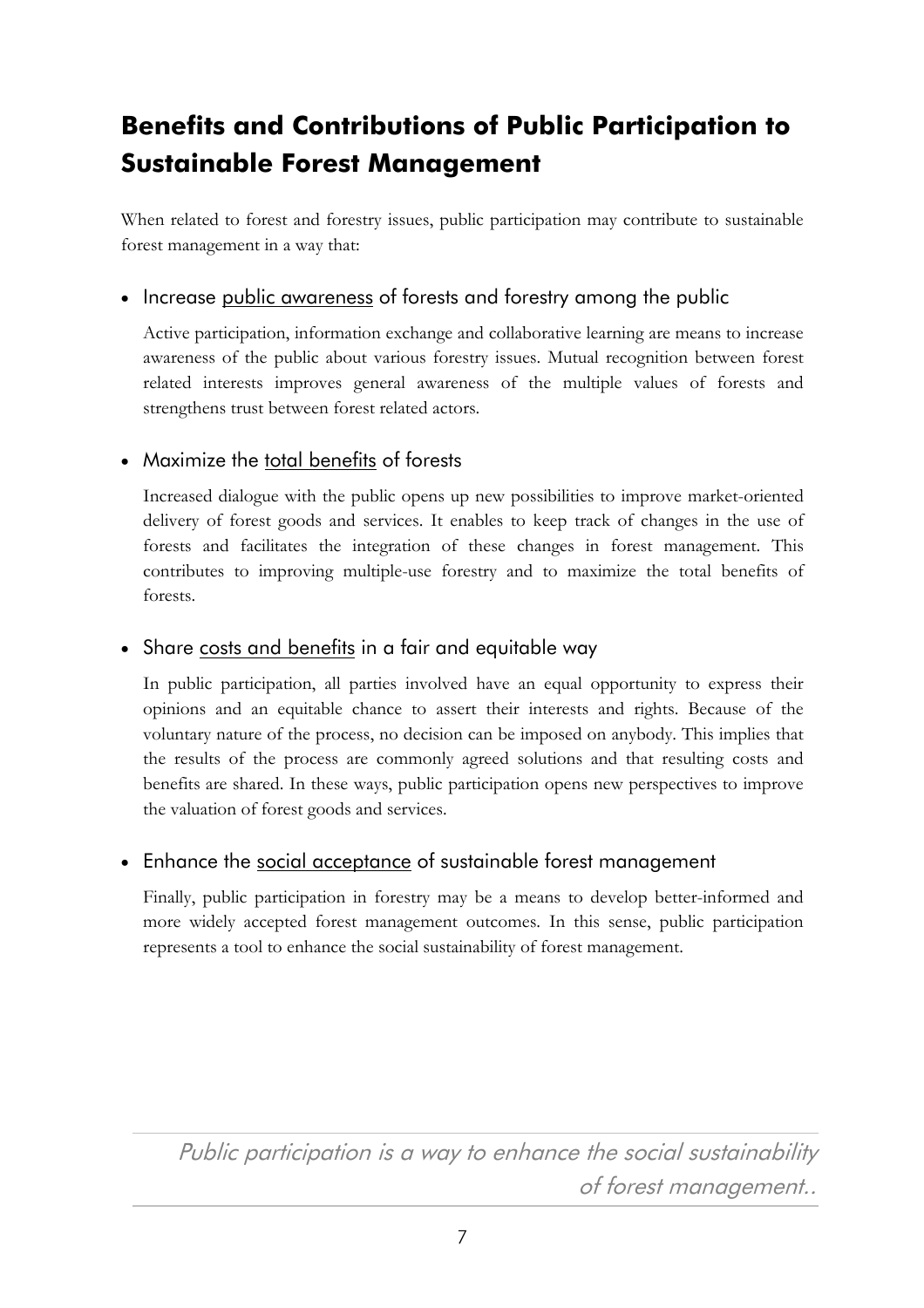# **WHAT PRACTICE IN EUROPE AND NORTH AMERICA TODAY?**

National experiences on public participation in forestry shows that public participatory approaches offer a wide range of possible applications at all institutional or geographical levels. Depending on the situation, they may occur earlier or later  $-$  and more or less frequently  $-$  in the decision-making or implementation cycle.

### **Types of Public Involvement in Forestry**

Based on the country experience, four main types of public participation process in forestry were found (see Table 1), which can take place at various institutional and geographic levels (national, sub-national and local).

#### 1) Forest policies, programmes and plans

These processes introduce public involvement at an early stage of decision-making in order to anticipate conflicts and to enhance transparency and social acceptance of policies, strategies or plans. Their implementation is usually the task of national or regional forest services but can in some cases be directed by other actors.

#### 2) Promotion of public involvement in specific forest projects

In some cases, public participation aims at promoting or increasing direct public involvement in the implementation of specific forest projects – based on decisions taken earlier (with or without public participation) by forest authorities or other actors (e.g. creation of urban green spaces, afforestation projects, prevention of forest fires).

#### 3) Public auditing of forestry projects and practices

Public participatory processes may also refer to formal procedures of public consultation about specific practices or projects (e.g. environmental/social impact assessments, allocation of public grants, citizens' juries). They are often based on legal requirements but may also result from voluntary codes of practice.

#### 4) Advisory boards/councils for public advice or management of conflicts

Advisory boards or councils are permanent types of *forum* that help the public to be better informed and to have a more direct influence in forestry-related matters. They group various – mainly organized – interest groups (governmental and non-governmental) and can be found at different institutional levels.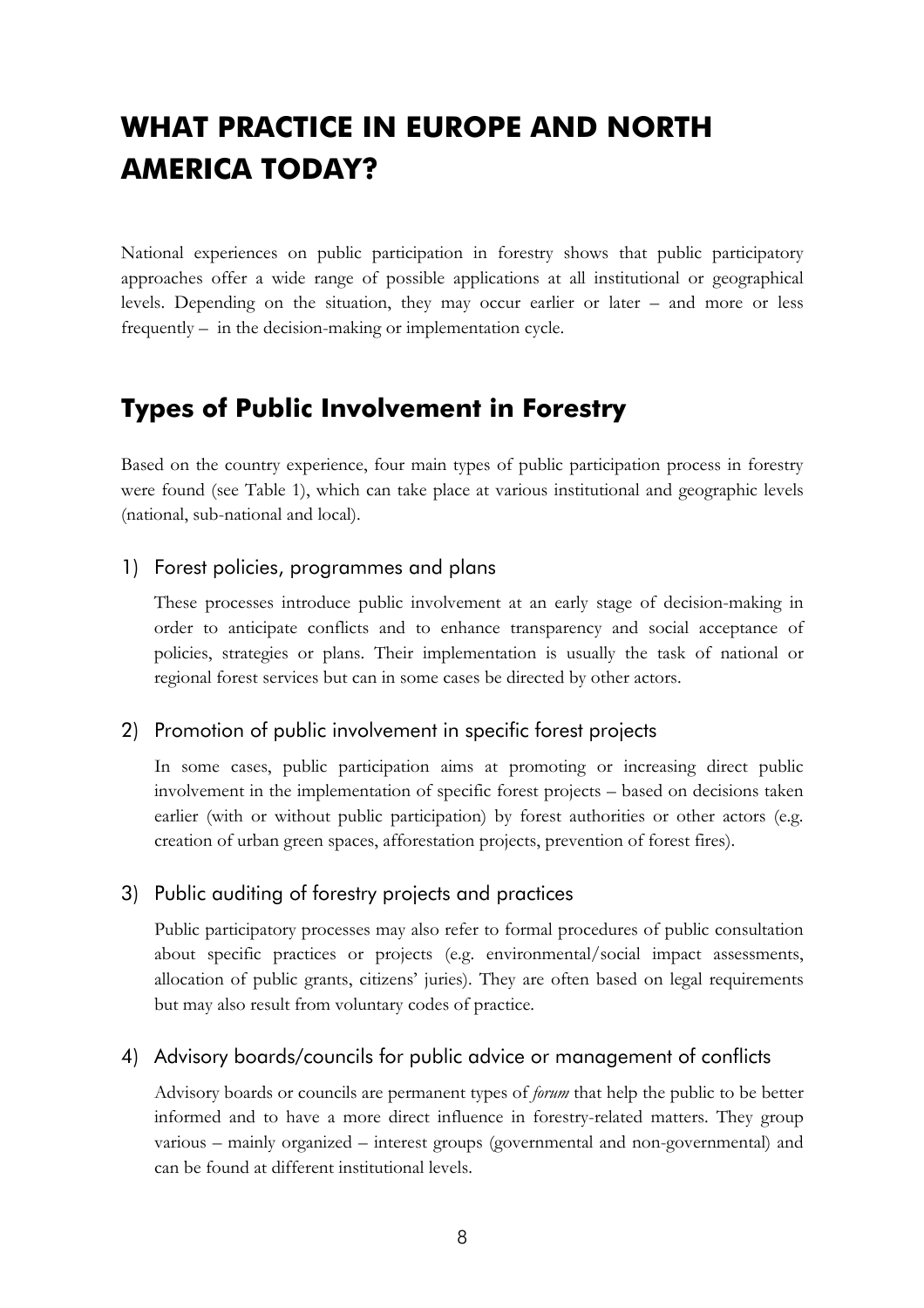# **Level, Stage and Intensity of Public Participation**

National experiences show that:

- There are no ideal  $-$  or *per se* restricted  $-$  stages (whether legislative, strategic or operational) or intensities (which may range from exchange of information, consultation, joint decisionmaking) of public participation in forestry.
- Public participation processes are <u>dynamic</u> and may change from one to another type of process over time. Some are short lived, others turn into more permanent arrangements.
- The institutional levels, stages in decision-making or implementation and intensities of public participation processes depend on the issues, the objectives of the initiators and the participants, and on the cultural, political and institutional context.

|                             | 1. Forest policies<br>programmes, plans                                                                    | 2. Promotion of specific<br>forest projects                                              | 3. Public audits of<br>projects/practices                                             | 4. Advisory boards /<br>permanent councils                          |
|-----------------------------|------------------------------------------------------------------------------------------------------------|------------------------------------------------------------------------------------------|---------------------------------------------------------------------------------------|---------------------------------------------------------------------|
|                             | - National forest<br>programmes or strategies                                                              | - Forest education and<br>awareness raising<br>projects                                  | - Environmental or/and<br>social Impact assessment                                    | - Forest council and<br>advisory boards or                          |
| National                    | - Definition of national<br>sustainable forest<br>management standards                                     |                                                                                          | - Nature complaints board<br>- Public audits of private                               | commissions<br>- Round table with forest<br>industry, environmental |
| level                       | - Forest Councils                                                                                          |                                                                                          | enterprises<br>- Citizens' Juries                                                     | groups                                                              |
|                             | - Framework for public<br>involvement in forest<br>management                                              |                                                                                          |                                                                                       | - User Councils                                                     |
| $Sub-$<br>national<br>level | - Longer-term regional<br>forest or natural                                                                | - Planning and<br>implementation of<br>afforestation<br>programmes/projects              | - Allocation of public<br>grants and subsidies for<br>specific forestry<br>operations | - Regional forestry<br>commission                                   |
|                             | resources planning<br>- Landscape ecosystem-<br>level planning                                             |                                                                                          |                                                                                       | - Permanent advisory<br>councils                                    |
|                             | - Management planning at<br>forest management unit                                                         | - Groups of private forest<br>owners<br>- Regulation for forest<br>contractors/merchants | - Allocation of public<br>grants and subsidies for<br>specific forestry<br>operations | - Partnership with users'<br>organizations                          |
| Local                       | level<br>- Nature protection and                                                                           |                                                                                          |                                                                                       | - Cases of public<br>discontent                                     |
|                             | recreation planning<br>- Real estate planning                                                              | - Creation of new forest<br>zones in urban areas                                         |                                                                                       | - Community based<br>management                                     |
| level                       | - Management of<br>community woodlands<br>amenities<br>- City and communal land<br>and forest use planning | - Partnership for the<br>provision of local                                              |                                                                                       |                                                                     |
|                             |                                                                                                            | - Prevention of forest fires                                                             |                                                                                       |                                                                     |
|                             |                                                                                                            | - Community based forestry<br>schemes                                                    |                                                                                       |                                                                     |

Table 1: Types of public participation process in forestry (country experience)

Note: The list of examples above is not exhaustive and does not mirror all the different principles of the working definition. However, these examples all contain key elements – at some stage of the process – of what is understood here as public participation.

> An amazing diversity of public participation practice across European and North American forestry...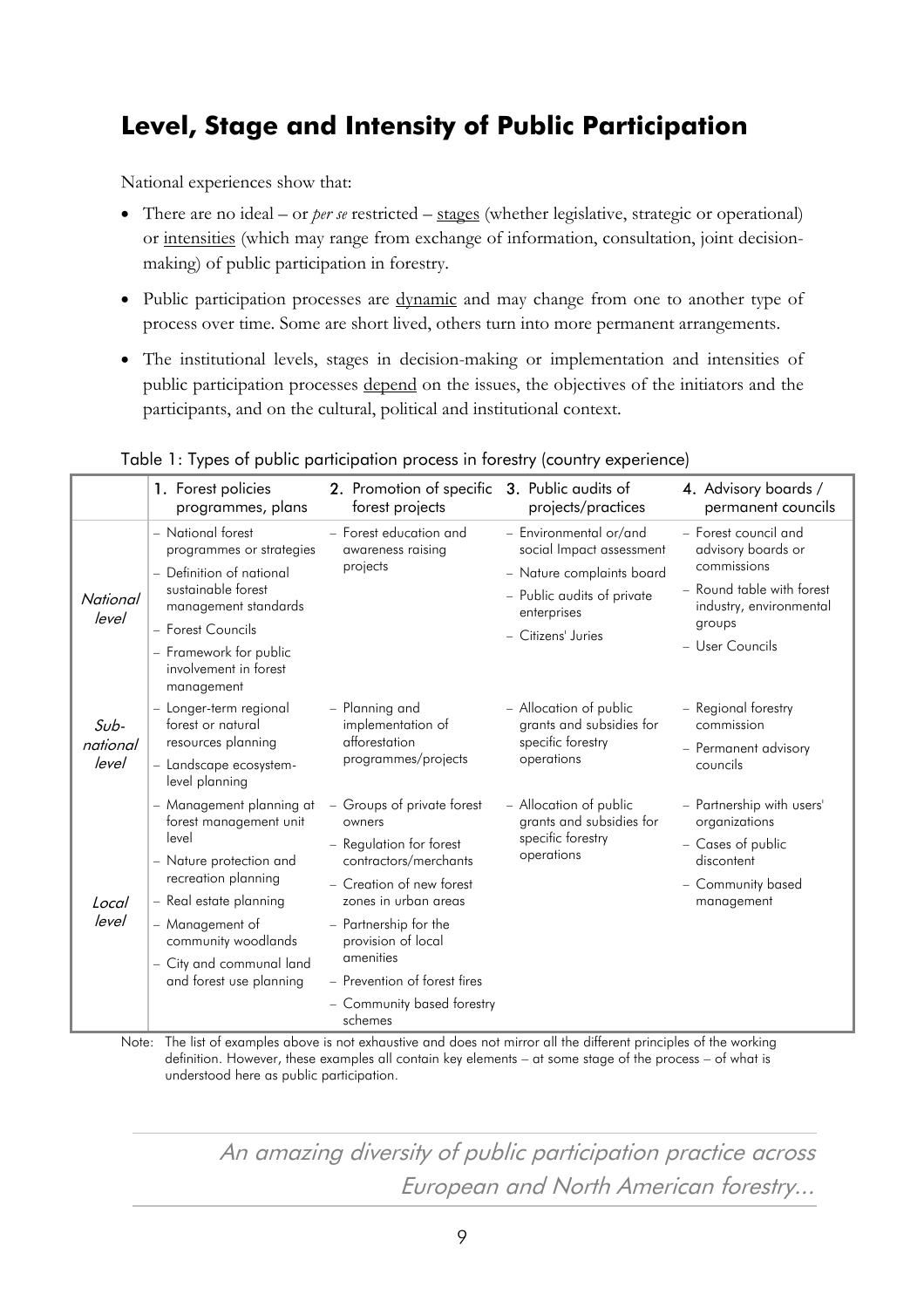# **HOW TO UNDERTAKE PUBLIC PARTICIPATION?**

Participatory management is much more than a technique, it is a way of thinking and acting for both organizers and participants. All problems or conflicts may however not be solved within the participatory process. Creating a climate of good faith and involving all stakeholders in cooperative problem solving is a true challenge for public participation.

### **Framework for Public Participatory Management**

Best public participatory management is based on **mutual trust**, **improved communication** and **co-operation** among all people involved in the process. This requires from both organizers and participants a clear understanding of what the participatory approach is about and what participation opportunities are being arranged. Depending on the scale and the context of the process, various organisational stages can be more or less formally identified (see Table 2).

#### Preparing the process

- A clear, competent and motivated attitude of organizers toward public participation is key to successful participatory management. A good starting point is co-operation between organizers.
- Before starting the process of public participation, existing interests should be extensively searched for and contacted, including non-organized interests.
- Agreement on a work plan and on goals and commitments within a time frame, as well as clarity on tasks and responsibilities, are key elements.
- Appropriate public participation models and techniques need to be creatively selected and flexibly adapted to the planning situation and context.

#### Conducting the process

- From the outset, clear rules should be established with participants on how and when they can participate, on what kind of subject matter, and how their inputs will be used in the process.
- Adequate information management within and outside the process is a means to increase the transparency of the process and the competencies of participants.
- It is important to identify and discuss existing or potential conflicts openly and fairly. Mediation techniques or an outside facilitator may be helpful.
- Public participation has implications for intra-organizational functioning  $-$  it should improve communication between hierarchical levels. It often requires training.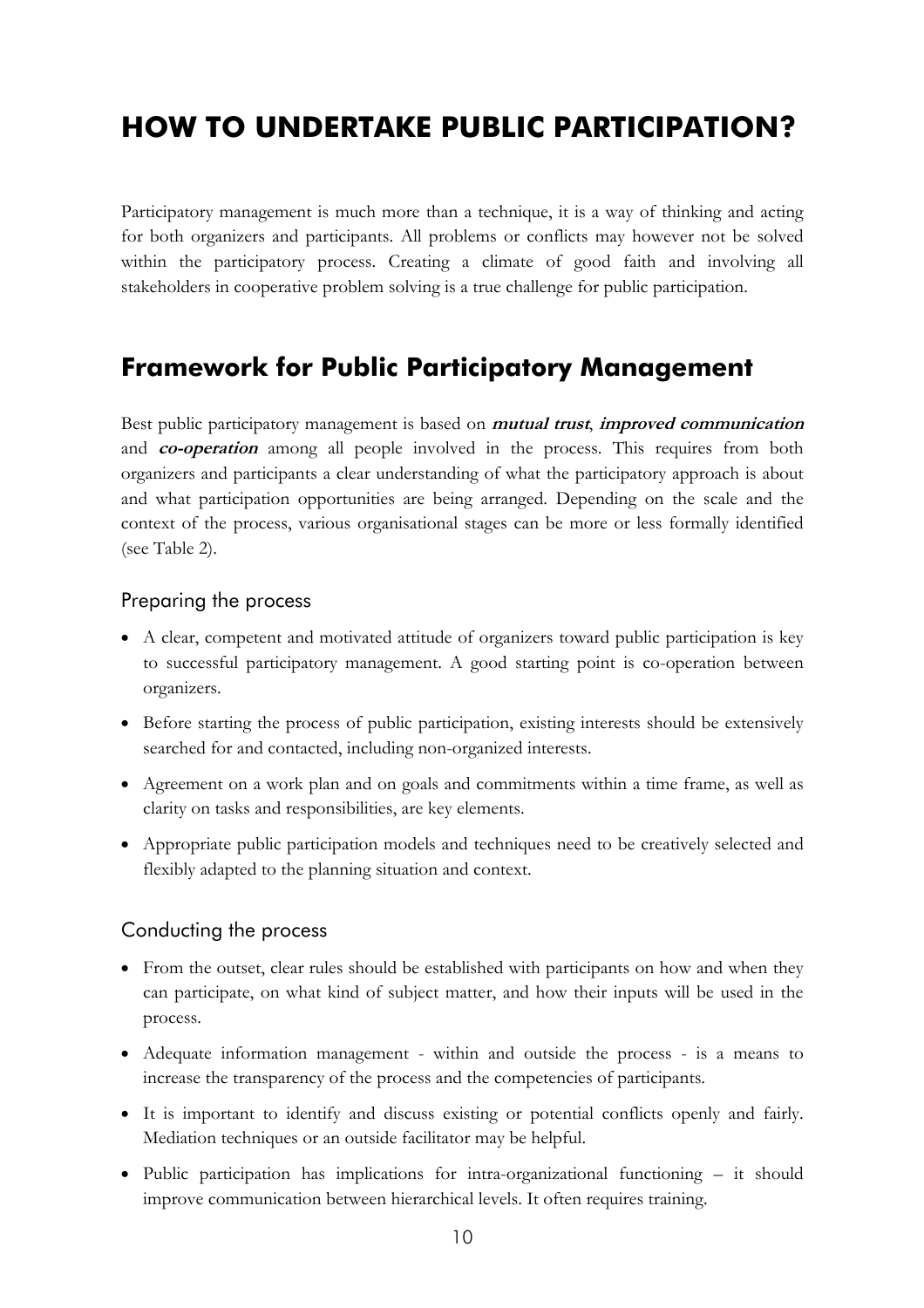Providing feedback on visible results is important to maintain and increase the motivation and trust of the participants.

#### Evaluating the process

- Evaluation is an integral part of successful participatory management. Criteria of success and indicators for monitoring progress should be defined at an early stage of planning (i.e. participants' activities, process organization, expected results, etc.).
- Evaluation should apply to all activities (i.e. management activities, invested resources, achieved results, etc.) and at all stages of the process - at the beginning (adequacy), during (flexibility), and at the end (feedback and evaluation) of the process.
- Participants should be involved not only in the definition of the evaluation parameters but also in the evaluation process. Transparency in evaluation is likewise essential.

#### Table 2: Stages to consider when planning a public participation process

#### Define the context of public participation

- 1. *Identif*y subject, issue and geographic area for collaboration, and potential interests/stakeholders
- 2. *Defin*e expected objectives, *estimat*e suitability, needs and budget for public participation (also for participants) and *draft* possible approaches to public participation (or alternatives)
- 3. *Decide* to start a participatory process (or to opt for another type of decisionmaking process)
- 4. *Open* the subject to all interested parties: publicize / inform / inventory / survey interests

#### Plan the process

5. *Develop* a participation plan with participants including : g*oals, timetable, subjects and issues, rules, responsibilities, management of information and inputs, techniques to be used, needs for training or external coaching, internal and external communication, evaluation*

#### Conduct the process and evaluate the results

- 6. *Implement* the participation plan
- 7. *Evaluat*e the participation plan and conclusions with stakeholders
- 8. *Communicat*e the outcomes to all stakeholders and wider interests
- 9. *Implement* public participation conclusions and *provide feedback* on progress

The real challenge is to adapt each process to a particular situation...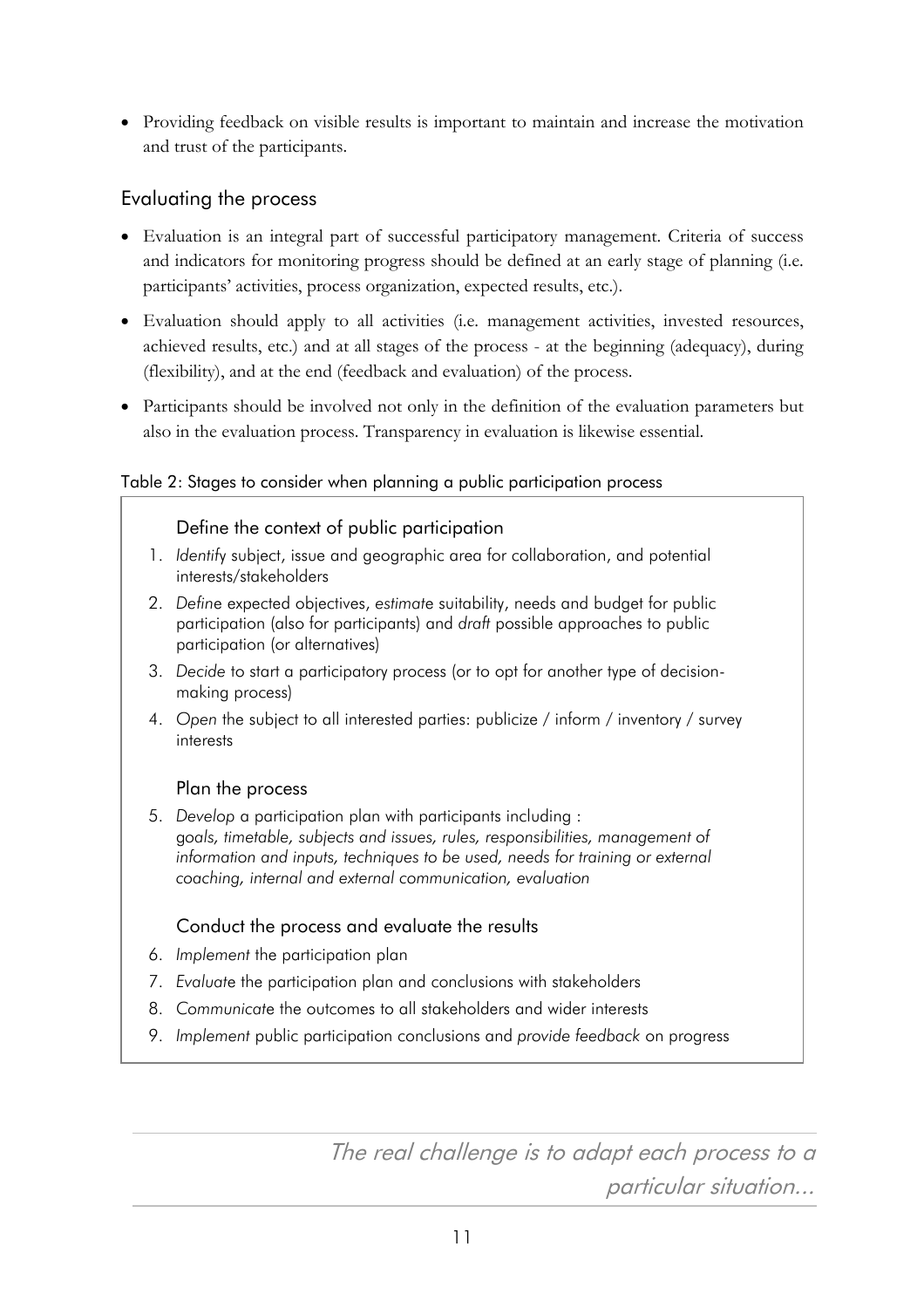# **WHO IS THE PUBLIC?**

The "public" is a vast and heterogeneous group of people or stakeholders, organized or not, who are concerned by a specific problem or issue and who should be given the opportunity to take part in discussions and to influence and/or jointly make decisions regarding the issue at hand.

# <span id="page-17-0"></span>**How to Identify Stakeholders?**

There are no objective and generally acceptable criteria to define stakeholders (e.g. *"primary*" or "*secondary*"). Such a definition depends on the context and characteristics of a participation process. Specific groups, such as forest workers, small forest owners, industry, small forest user groups, and lower social classes tend to be under-represented. To ensure the inclusiveness of the process it is important not to overlook stakeholders, in particular nonorganized or weakly articulated interests. Particular attention needs also to be paid to the inclusion of women.

# **Four Main Reasons for Lack of Participation by the Public**

- <span id="page-17-1"></span> *Lack of information*: stakeholders do not have the necessary information or knowledge to understand the issues, or how they may be affected. As a result they cannot make a judgment, or take a position.
- *Lack of interest*: People choose to enter and stay in the process only as long as they perceive that the benefits outweigh the costs of their participation. Some stakeholders may also show a lack of interest because they consider as satisfactory other mechanisms to influence outcomes.
- *No belief in the ability to influence the outcomes*: This may be due to a lack of supportive democratic institutions or of a public participation culture. It can also be caused by the initiating organization's lack of credibility, or an actual or perceived imbalance of power, in participation.
- *No access to the participatory process*: Potential participants may not be forthcoming because they were not approached in an appropriate way, because their interests have not been recognized, because of perceived lack of resources, or because of cultural or psychological barriers.
- <span id="page-17-2"></span> *Tactical behaviour*: At times some interests groups deliberately stay out of a participatory process because they see better opportunities to influence outcomes from the outside.

The public is all who are potentially concerned by the process and wish to take part...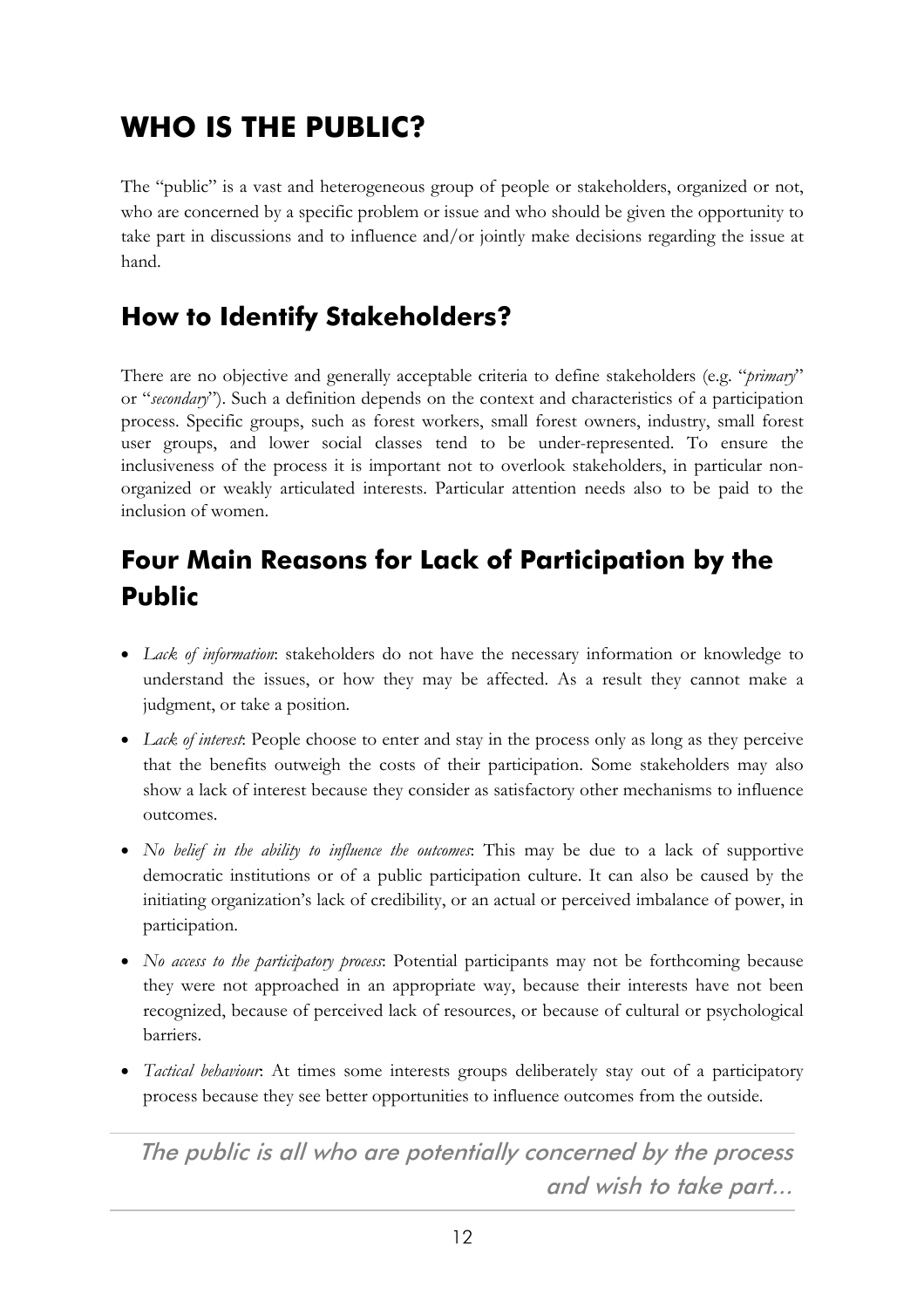# **WHAT ARE THE LIMITS OF PUBLIC PARTICIPATION?**

Public participation is part of a broader societal and institutional context and functions in a network of complex power relationships. Whatever the many expectations associated with public participation, such processes have limits that originate from within and beyond their realm of action.

# <span id="page-18-0"></span>**Problems and Limits**

Notwithstanding the principles of the definition, the following aspects constitute tangible limits to effective public participation. These need to be clearly recognized and openly considered.

### Cultural and institutional context

Depending on the situation, cultural and institutional  $-$  including regulative and ownership – context may be more or less conducive to public participatory approaches.

### <span id="page-18-1"></span>Legal frameworks, property and user rights

Public participation may be a complement to legal requirements, but cannot conflict with legal provisions, property and user rights. Public participation can, however, in some cases catalyse changes in legislation and may offer opportunities to increase recognition of owners' and users' interests.

### • Costs and benefits

Availability of resources, be it financial, time, capacity, information and/or creativity may be a limiting factor. Perceived imbalances in the expected cost/benefit of a participation process may also prevent some parties from getting involved.

### <span id="page-18-2"></span>• Issue driven limits

Public participation  $-$  as a context driven process  $-$  may not always be the most appropriate process for addressing forestry issues, and other arrangements may be simpler and more efficient. For representative types of participation processes, communication with wider constituencies may also be a constraint.

Limits to effective public participation are not excuses for avoiding participation but rather challenges for creating best possible conditions for successful public participation

Limits are not excuses but challenges...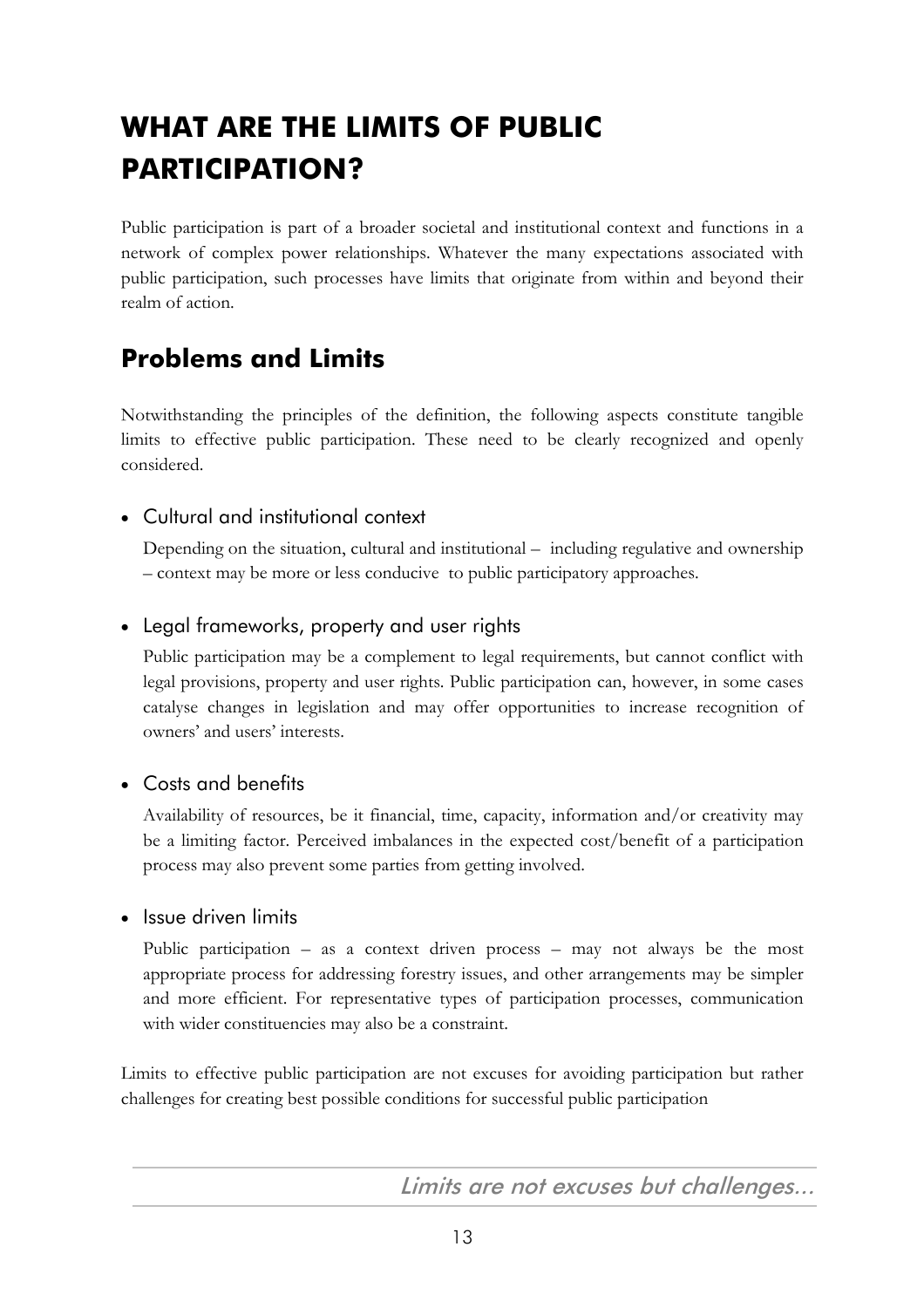# <span id="page-19-0"></span>**SPECIAL CONTEXTS OF PUBLIC PARTICIPATION IN FORESTRY**

#### Public Participation in Public Forests

In the mid-1990s, about 30% of all forest and other wooded land in the EU-15 were in public ownership. For the Commonwealth of Independent States (CIS) it was 100%, but as a result of privatization and restitution the percentage is currently decreasing. Achieving public participation in public forests is important because public managers are acting essentially on behalf of the public as the ultimate "owner".

#### Contexts Benefits and Recommendations

- *Public participation in public forests* is a means to improve multiple use forestry through balanced integration of the various social demands towards public forests and to enhance the social acceptance of their management.
- It also meets societyís growing concern for more transparency, accountability and efficiency in the activities of public forest services.
- To improve the effectiveness of public participatory approaches, the organizational and technical capacities of public forest services have to be adequately developed.

### Public Participation and Private Forest Ownership

Almost two-thirds of the forests in Western Europe, outside the countries in transition, are privately owned. In the Central and Eastern European countries, restitution and privatization of forests leads to an increasing share of private forest holdings. There are also new private forest owners in western countries with large afforestation programmes (e.g. Iceland, Ireland, United Kingdom, etc.).

Within the legal framework all forest owners, be they private or public, are expected to practice sustainable forest management. The decision of all, including private, forest owners on whether to get involved in a public participatory process depends on their perceived benefits and costs (including intangible costs and benefits).

- *Participation by private forest owners* is a means for balancing the development of forest policies, programmes and legislation.
- Further, participatory approaches open new opportunities to improve relations with the public and to enhance recognition of private forest owners' investment in SFM.
- It also opens new perspectives to respond to the demand for new forest products and services.
- To make best use of these opportunities, institutional and technical support should be developed, particularly for small private forest owners (i.e. better organization and assertion of their interests) or in countries where private forest ownership is recent and increasing (i.e. CIS countries).

### Participation of Workers and Unions in Forestry

Unions are present at all levels of forestry work: international, national and forest management unit (FMU). For unions, participation is a basic requirement for workers in the entire forestry sector. It has to be understood in different ways, as workers may be state employees, employees of companies, self-employed, or contract workers, with different participatory roles.

- *The participation of forest workers and unions* is a means for valuing the knowledge they offer and for ensuring that the social issues of workers' health, safety and equity are included in forest management.
- Since forest workers implement forest management decisions, they should be systematically involved in both the planning and the monitoring of sustainable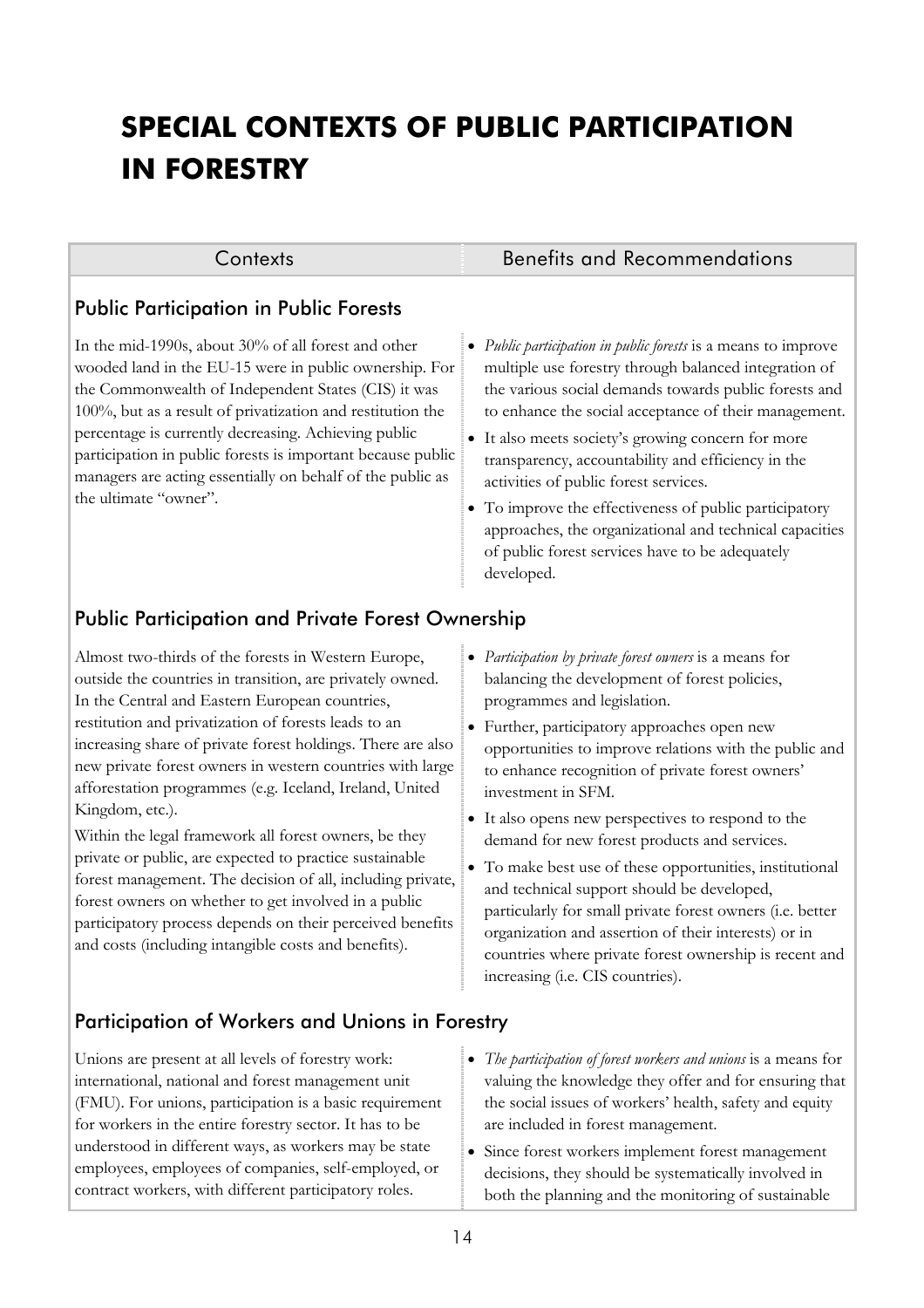<span id="page-20-0"></span>

| <i>Partnership</i> represents a possible positive outcome of a                                                           | forest practices.                  |
|--------------------------------------------------------------------------------------------------------------------------|------------------------------------|
| participatory process with equitably distributed rights and $\bullet$ Women working in forestry face special issues that |                                    |
| duties for each participating person or group.                                                                           | should be addressed as a priority. |

### Participation in the Context of Community Based Forest Management in Europe (CBFM)

Community based forest management may be considered - *Participation at local community level* enable the special forest management by, for and with the local community. Self-mobilized forms of public participation can be found in just about all European countries. Participation in the context of CBFM is special because the motive and outcome is usually to redress the existing asymmetrical patterns and relations of power between different actors in favour of marginalized rural communities.

### Public Participation in Countries in Transition

After the political and economic changes of the late eighties, the forest sector of former planned economies of eastern European has been substantially transformed. However, the "countries with economies in transition" are not changing in a homogeneous way. They are facing major challenges, for instance in: restitution of public forests to private owners, involving new private forest owners in SFM, increasing public awareness about forests, improving the provision of multiple goods and benefits from the forests, enhancing the interest of local communities in forest management, etc.

- *Public participation in countries in transition* can contribute to involving new private forest owners in the sustainable management of their forests and raising public awareness about forestry issues.

roles of CBFM in sustainable forest management to be

- Effective participation at local-community level, traditional forms of CBFM and new self-mobilized initiatives should be supported through appropriate policy, institutional and economic frameworks.

recognized by many stakeholders.

- It can also improve the provision of multiple forest goods and benefits, including non-timber forest products, so as to enhance the interest of local communities in forest management.
- To this end, institutional frameworks, as well as organizational and technical capacities of the forest sector, need to be strengthened adequately.

### Public Participation in the Context of an Increasingly Urbanized Society

Across Europe as a whole, 70 to 80% of people live and work in sizable towns and cities. In many countries the percentage of the population directly employed in the primary sector (farming, fishing, mining and forestry) is already less than 5% and is still declining. These current trends in urban development strongly influence the evolution of society's interest in forests. While their knowledge about forests and forestry is tending to decline, urban dwellers have an increasing direct influence on the way forests are used as well as a growing indirect impact on forest conditions – whether in urban, suburban or rural areas.

- *Public participation in the context of an increasingly urbanized society* is a way of increasing mutual understanding of various urban and rural people's interests and values in forests, and to avoid and/or manage conflicts in the use of forests and forest resources.
- By effectively participating in sustainable forest management, both urban and rural people also enhance their awareness of its benefits.
- This implies a need for forest authorities and forest managers to develop adequate opportunities for people to be more fully involved in sustainably managing forests.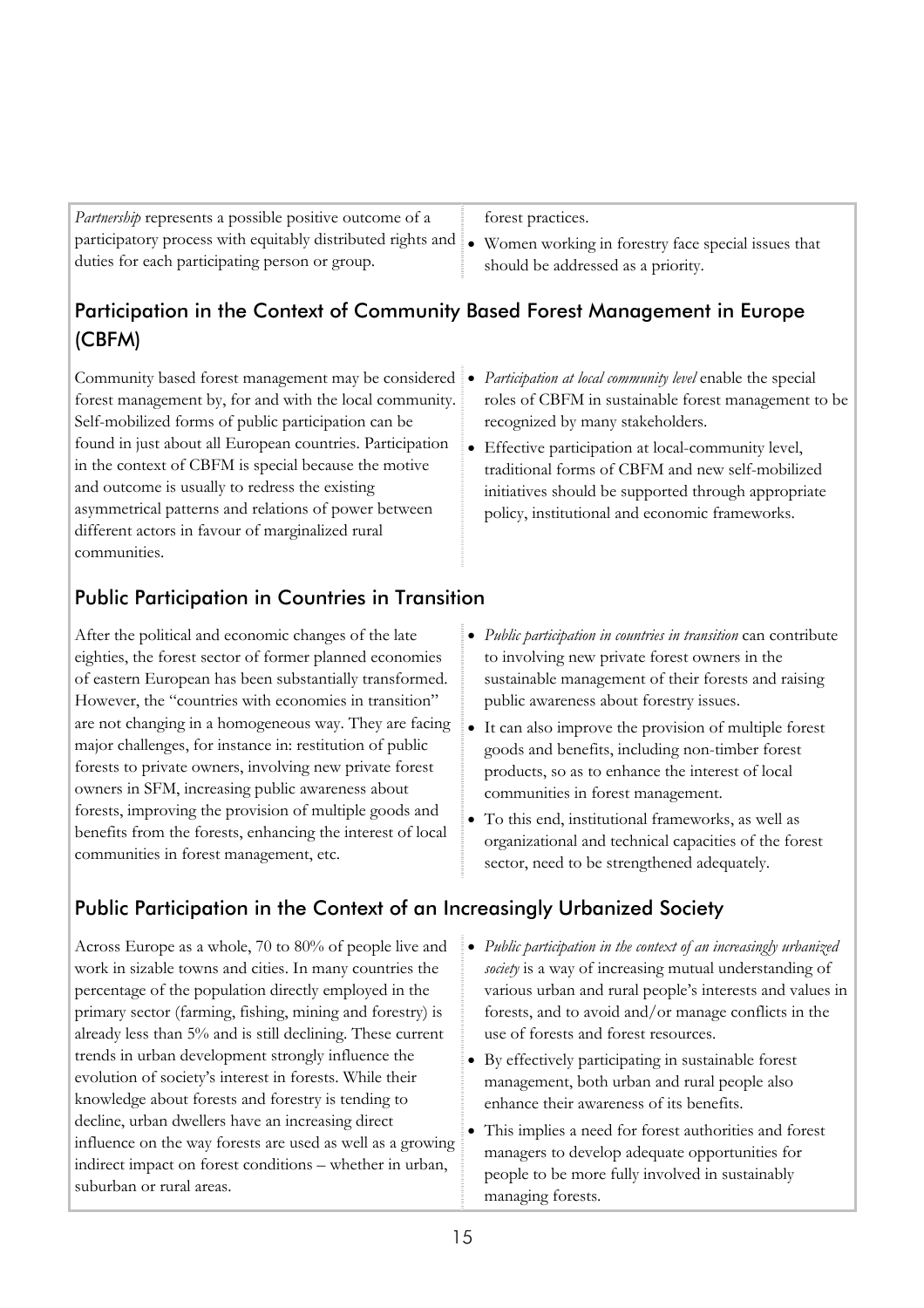# <span id="page-21-0"></span>**CONCLUSION**

In the modern framework of sustainable forest policies and forest management strategies, the human dimension is intrinsic to environmental and forestry issues. The FAO/ECE/ILO Team of Specialists on Participation in Forestry is convinced that public participation in forestry, used creatively and with an open mind as a means of communicating more directly with people, could help:

- public forests to meet social demands better;
- private forestry to be better understood by society and to improve relations with the public;
- workers in forestry to be more involved in sustainable management;
- rural communities to receive greater support;
- urban people make best use of forests;
- and therefore has much to offer.

To act effectively on the considerations outlined in this booklet requires coherence and a broad consensus on policy measures, programmes and investments as well as a medium- to long-term perspective. The considerations presented here on public participation in forestry demonstrate that much is to be gained from co-operation within the European region. Emphasis should be on policy, on research and on education and training of practitioners.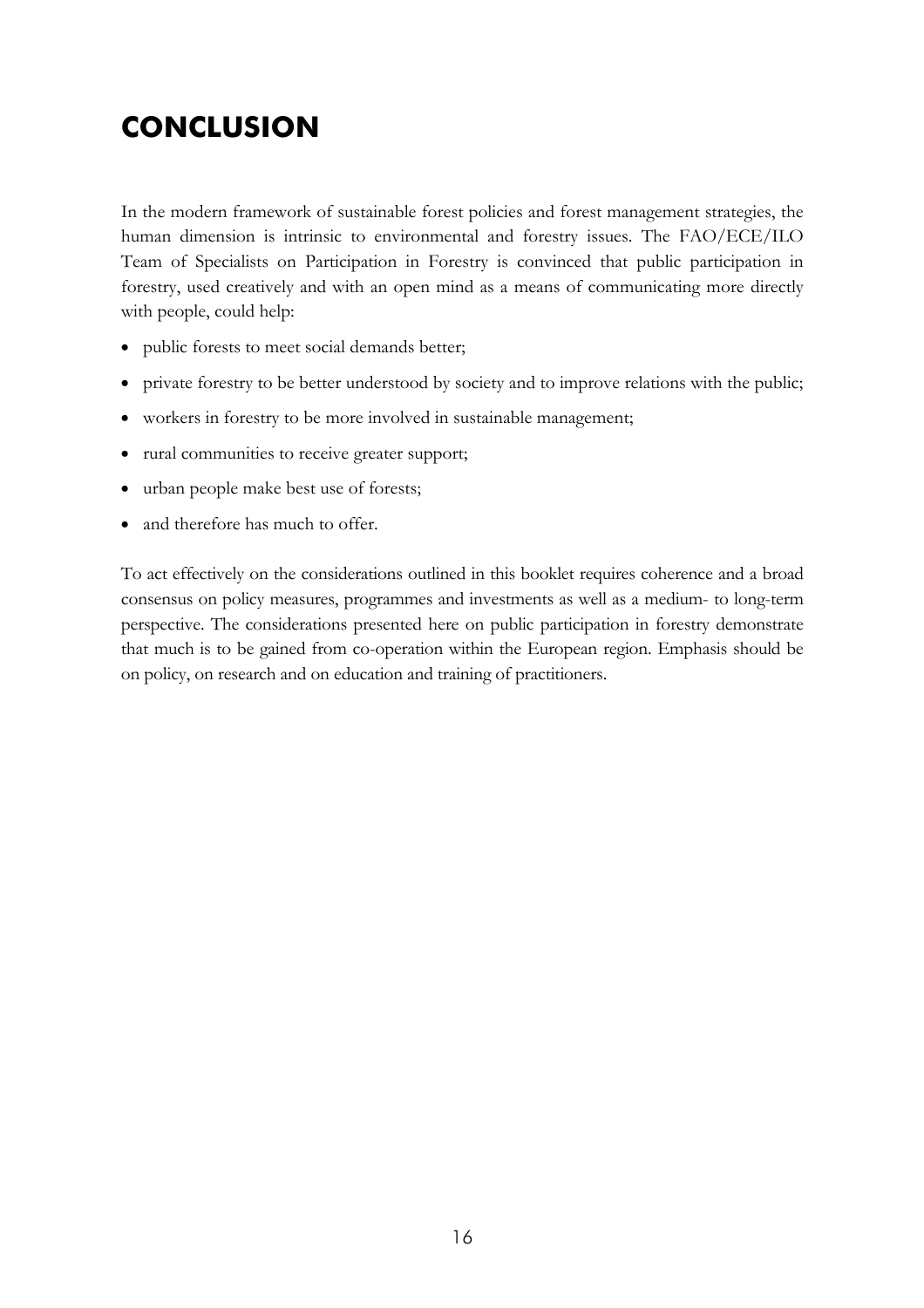# **MEMBERS OF THE FAO/ECE/ILO TEAM OF SPECIALISTS ON PARTICIPATION IN FORESTRY**

### Chairman, Co-ordinators, **Secretariat**

Miles Wenner (*United Kingdom*) Forest Enterprise UK - DUMFRIES DG1 1NPUK E-mail: miles.wenner@forestry.gov.uk

Yves Kazemi & Andréa Finger (*Switzerland*) Forest & Society Consulting CH - 1096 CULLY E-mail: ykazemi@vtx.ch and finger@isp.fr

Peter Poschen (*ILO*) International Labour Office CH - 1211 GENEVE 22 E-mail: poschen@ilo.org

### **Specialists**

Wim Buysse (*Belgium*) Administration of Environment, Nature, Land & Water,Division of Forests & Green Spaces B - 1000 BRUSSELS E-Mail: wim.buysse@lin.vlaanderen.be

Tove Enggrob Boon (*Denmark*) Danish Centre for Forest, Landscape and Planning DK - 2970 HØRSHOLM E-mail: teb@fsl.dk

Paul Wallenius (*Finland*) Finnish Forest and Park Service FIN - 01301 VANTAA E-mail: pauli.wallenius@metsa.fi

Bernard Chevalier (*France*) Ministère de l'Agriculture et de la Pêche, DERF 75349 PARIS 07 SP E-mail: Bernard.chevalier@agriculture.gouv.fr

László Kolozs (Hungary) State Forest Service H - 1054 BUDAPEST E-mail: kolozs.laszlo@aesz.hu

Karl S. Gunnarsson (*Iceland*) Iceland Forest Research Mogilsa IS - 116 REYKJAVIK E-mail: karlsgrsr@simnet.is

Noel Foley (*Ireland*) Irish Forest Service IRL - Co. DONEGAL E-mail: tnoelfoley@eircom.net João de Sousa Teixeira (Portugal) & **Maria João Pereira** (*Portugal*) Ministerio de Agricultura, Direcção-Geral das Florestas P - 1069-040 LISBOA E-mail: joao.teixeira@dgf.min-agricultura.pt and mariamoura@mail.telepac.pt

Elena Kopylova (*Russian Federation*) IUCN Office for CIS RU - MOSCOW 123182 E-mail: keb\_iucn@aport.ru

Robert Vinca (*Slovakia, written contribution*) Forest Research Institute 960 92 Zvolen, Slovakia E-mail: vinca@fris.sk

Ana Belén Noriega (Spain) Ministerio de Medio Ambiente, Subdirección de Política Forestal E - 28005 MADRID E-mail: ana.noriega@gvsf.mma.es

Sven Sjunnesson (*Sweden*) Committee on International Forest Issues, Royal Swedish Academy of Agriculture & Forestry

S - 28060 BROBY E-mail: sven.sjunnesson@telia.com

Evelyn Coleman Brantschen (*Switzerland*) & Claire-Lise Suter Thalmann (*Switzerland*) Swiss Forest Agency, OFEFP CH - 3003 BERN E-mail. claire-lise.suter@buwal.admin.ch

Anne Hoover (*United States of America*) USDA Forest Service, Research & Development WASHINGTON DC 20024, USA E-mail: ahoover@fs.fed.us

Natalie Hufnagl (*CEPF*) Confederation of European Forest Owners B - 1000 BRUSSELS E-mail: cepf@planetinternet.be

Jill Bowling (*IFBWW*) International Federation of Building and Wood Workers CH - 1227 CAROUGE E-mail: jill@ifbww.org

Sally Jeanrenaud (*WWF/IUCN*) CH - 1261 St. GEORGE E-mail: s.jeanrenaud@span.ch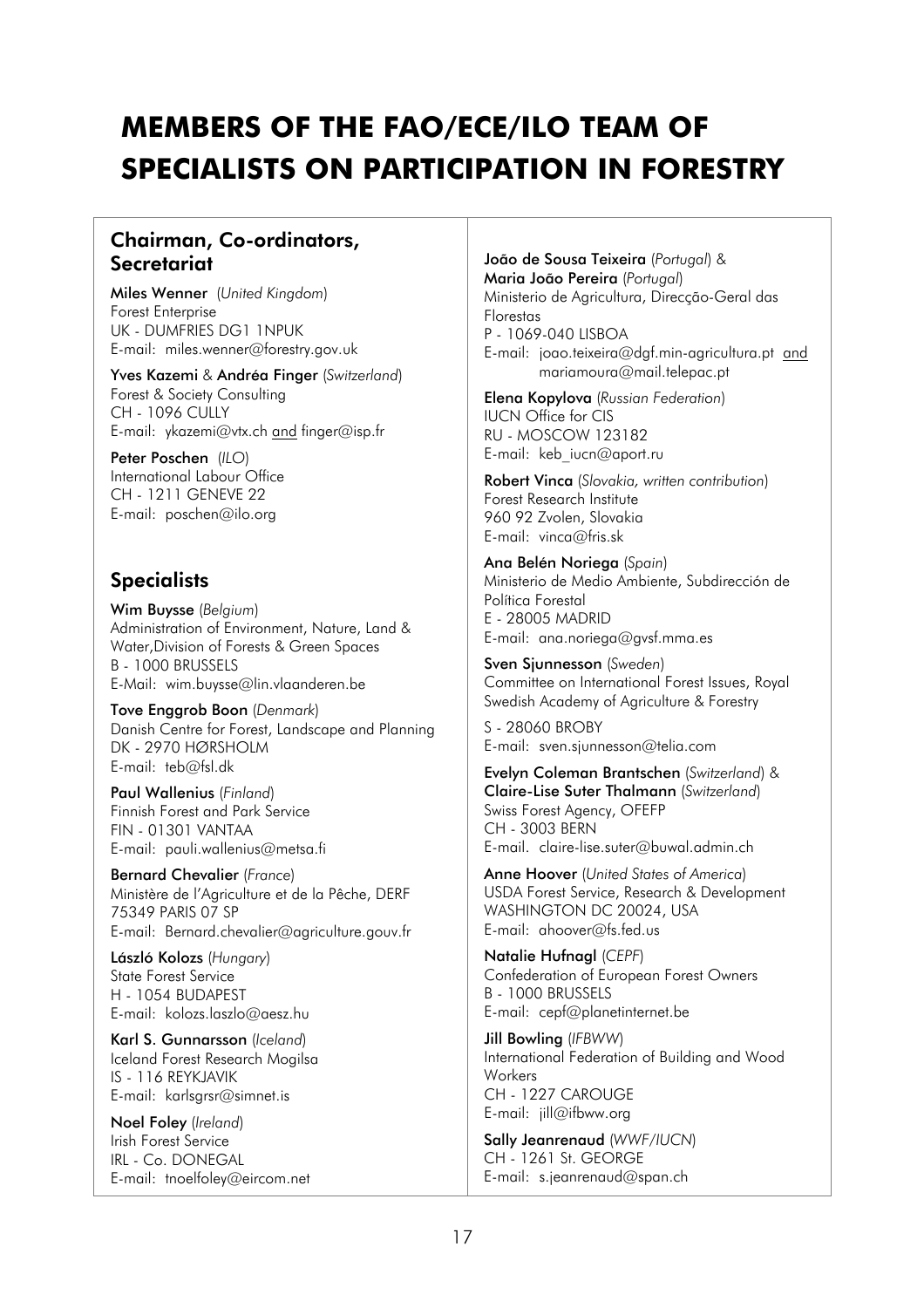# **ANNEX: SELECTION OF CASE STUDIES**

### **Case Studies to Illustrate the Country Experience**

#### The Spanish Forest Strategy

The forest sector in Spain needed to update its forest law, which was established in 1957, when there was still a centralist power and the Autonomous Regions did not yet exist. The Spanish Forest Strategy was developed to take into account the general demand for ecological, social and economical forest functions. In 1997, the Ministry of Environment, together with the Autonomies and various administrations, launched the Strategy  $-$  or national forest programme  $$ and agreed that it would be based on decisions made by consensus with the participation of all stakeholders. The first draft of the Strategy was sent to some 100 representatives of different interest groups. Taking into account their recommendations, a second draft was then further discussed in nine thematic working groups. After a three years consultation and consensus seeking process, "people feel that the Spanish Forestry Strategy is something of their own".

#### Fire Watchers in Portugal – Sapadores Florestais

The new Portuguese Forest Law (1996) establishes as a priority action the creation of Teams of Fire Watchers (Sapadores Florestais). Private owners, as well as community-based associations managing forest on common land (*baldios*) may apply on a voluntary basis for having teams of at least five fire-watchers certified and supported with professional training, equipment and public funding. The scheme is expected to raise awareness for sound use of fire and forest management, to establish a fair sharing of costs and benefits between the private and the public sector, to empower stakeholders by improving their involvement in decision-making, and pool resources for a common goal of fire prevention and conservation of forests. One of the strengths of this project is the strong involvement of local community-based associations. The weakness is that abandoned agricultural land, or shrubland with high conservation value are not considered, even though many fires are set on such land for pasturing.

#### User Councils in State Forest Districts in Denmark

In 1995, the Forest and Nature Agency introduced User Councils at the forest district level. Since then 33 User Councils have been established. Even though the aim was to involve the "common citizen", the User Councils was finally  $-$  for practical reasons  $-$  composed mainly of organized groups, such as environmental NGOs, county and municipal officials and  $-$  in some councils  $$ representatives from defence, agricultural, hunting and tourist organizations with local affiliation. Seeing that the User Councils have no formal decision making power, their influence depends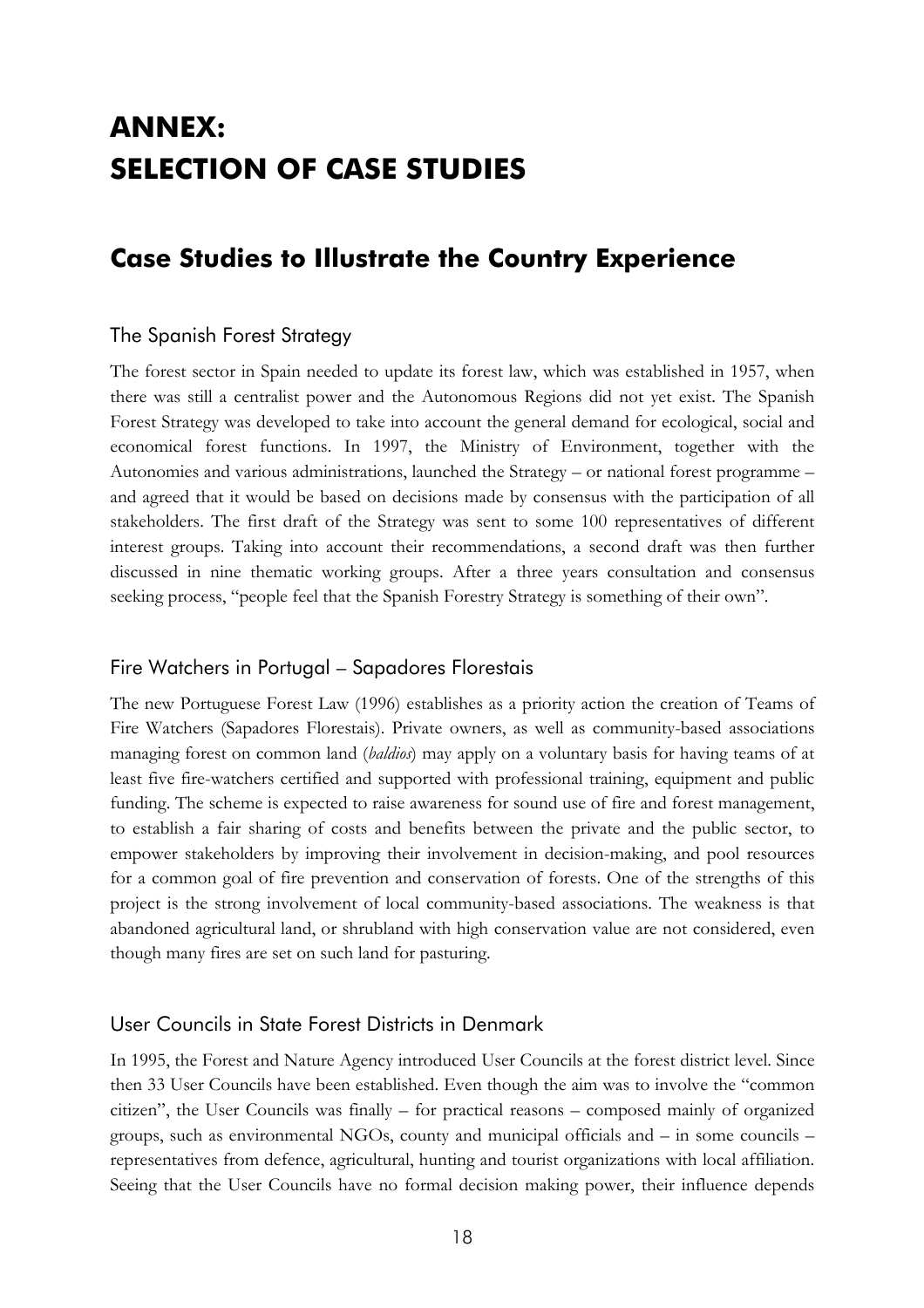largely on the forest supervisor facilitating communication, transparency and accountability. The User Councils have created opportunities for improved dialogue, in particular for the implementation of afforestation and nature restoration projects. However, because they cover relatively big areas, the advantages of local networking are partly lost.

### **Case Studies to Illustrate the Special Contexts**

### Finland - Strategic Forest and Land Use Planning in the Metsähallitus (Context 1)

Before any law required it, the Forest and Park Service (FPS-Metsähallitus) decided that during 1996 public participation would be applied in all regional planning and that all employees have to learn about principles and methods of public participation. The first goal of FPS was to handle the conflicts on state land. Participants included representatives from communities and cities, environmental and citizens' organisations, various recreation users, workers, reindeer owners, etc. All were involved from the beginning of the planning process until its evaluation. Contrary to some apprehension, the demands did not overly focus on increased nature protection in old growth forests and criticize the agencyís forest management. Demands were instead often related to living conditions, employment, recreation, and most feedback on state forest management was positive. Citizens did not however show a strong interest in strategic level planning, their comments dealt very often with local details.

#### The Icelandic Forestry Association (Context 2)

The Icelandic Forestry Association (IFA) is a non-profit, non-governmental organization founded in 1930 involving 57 nation-wide district societies with approximately 7000 members  $(2.5\%$  of the total population of Iceland). Everybody can join the association's societies. The IFA launched a country-wide participatory process whose main objective were to motivate people to plant trees, to manage various afforestation and revegetation programmes, and to generally foster a forest culture. The initiators of IFA's activities are the members of the local forest societies, and as such the process is bottom-up. Models of participation included organized meetings, openhouses, courses and conferences. The participatory process is continuous through each forest society, up to national representative meetings, and the association's annual assembly. However, the existence of IFA is threatened if it is not able to keep the general interest and awareness concerning deforestation and soil erosion problems alive.

#### Unionsí Participation in Forestry (Context 3)

• *Participation at the enterprise level: Collective agreements* – For example, in 1999, following the violent storm "Lothar", unions negotiated with German authorities to obtain hourly wages with bonuses for high quality work allowing workers to do their jobs without compromising safety.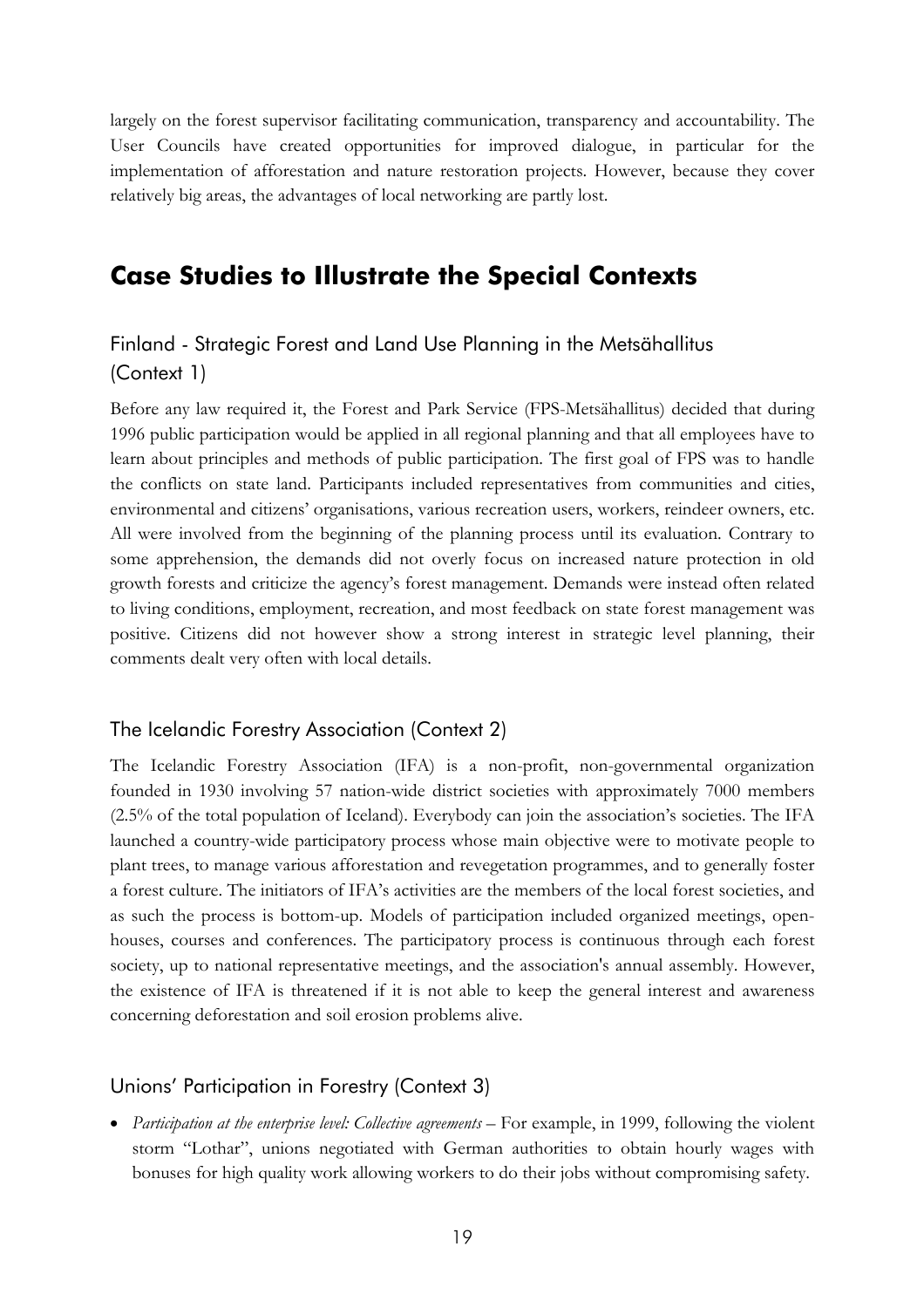- *Multinational framework agreements* Under these agreements suppliers ensure that they comply with national legislation and respect ILO Conventions, in particular, conventions 29 and 105 on abolition of forced labour, 87 and 98 on the right to organize and negotiate collective agreements, 100 and 111 on equal remuneration and non-discrimination and 138 and 182 on child labour, as well as the "ILO Code of Practice on Safety and Health in Forestry Work".
- Participation with non-governmental organizations and local communities Unions are forming alliances with international  $NGOs - notably$  in establishing eco-labeling guidelines, on socially and environmentally friendly forest restoration, energy saving devices, or community based afforestation projects.

#### Crofter Forestry in the North West Highlands of Scotland (Context 4)

Crofting is a form of land tenancy unique to the Highlands and Islands of Scotland. The legal arrangements between crofter and landlord were enshrined in the 1886 Crofting Act. The recent public participation process initiated by the crofters aimed at changing forest policy and legislation in order to allow crofters to benefit from trees on common land and to promote specific forest projects, such as: establishing crofter forestry schemes; providing local employment and training; diversifying land use away from subsidized sheep farming; restoring native woodlands; benefiting from woodland grants. The process succeeded in bringing about a new Crofter Forestry Act (1991), which gives crofters the right to manage woodlands and create new ones on their common grazing, and to benefit from woodland grants for the first time. Since 1991, 85 new crofter forestry schemes have been initiated. However, the new legislation fell short of granting ownership of the trees to crofters.

### Slovakia – Afforestation of Lands Unsuitable for Agricultural Production (Context 5)

A decrease in agricultural production is causing many hectares of agricultural land to be unmanaged. These surfaces are already partly covered by trees, while still being accounted as "agricultural land". In the context of re-privatization, this kind of land is now mainly owned by communities (shared ownership is traditional in Slovakia). A participatory programme supported by a governmental decree is now being implemented across all institutional levels from national to local. It is aimed at convincing owners of the social and ecological benefits they would gain from transferring unused land into forests and it supports their voluntary involvement with subsidies and rural employment opportunities. Owners' interest is mainly motivated by the access to subsidies, but public funds to cover these are reaching their limits. Furthermore, the programme was not sufficiently made known to a broader public. An other problems is the identification of owners in the process of re-privatization.